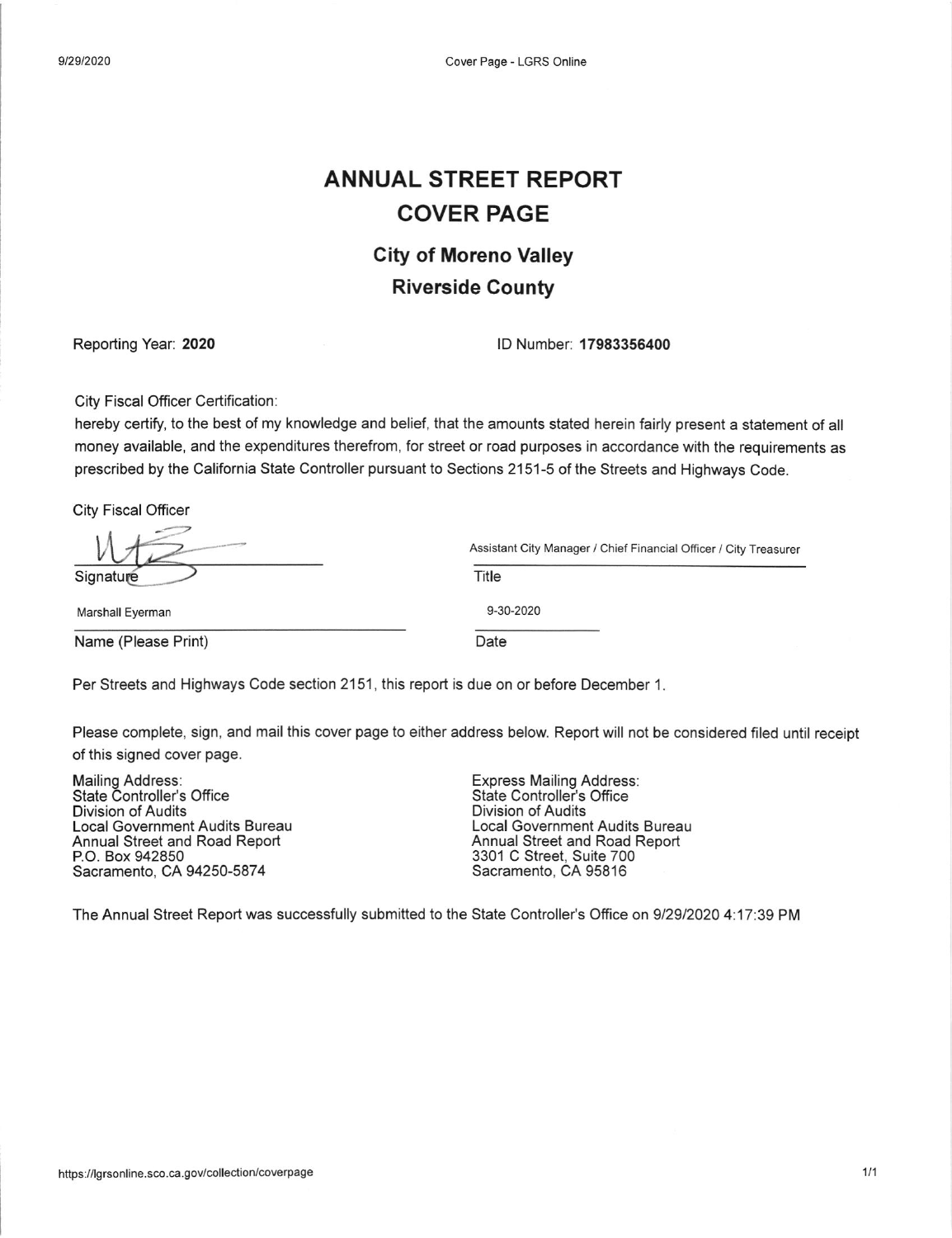City of Moreno Valley Annual Street Report General Information

| <b>City Contact Information</b> |                                                          |
|---------------------------------|----------------------------------------------------------|
| First Name                      | Last Name FHeald<br>M. I.<br><b>Dena</b>                 |
| Title                           | Telephone<br>$(951)$ 413-3063<br>Deputy Finance Director |
| Email                           | Fax No.<br>denah@moval.org                               |
| <b>City Mailing Address</b>     |                                                          |
| Street 1                        | Has Address Changed?<br>14177 Frederick Street           |
| Street 2                        |                                                          |
| City                            | Zip<br>State<br>Moreno Valley<br>92552-0805<br>CA        |
| <b>Report Prepared By</b>       |                                                          |
| Firm Name                       | State Controller's Office                                |
| <b>First Name</b>               | M. I.<br>Last Name<br>Torres<br>Leslie                   |
| Title                           | Telephone<br>$(310) 728 - 0151$<br>Auditor               |
| Email                           | Fax No.<br>(323) 981-6811<br>Itorres@sco.ca.gov          |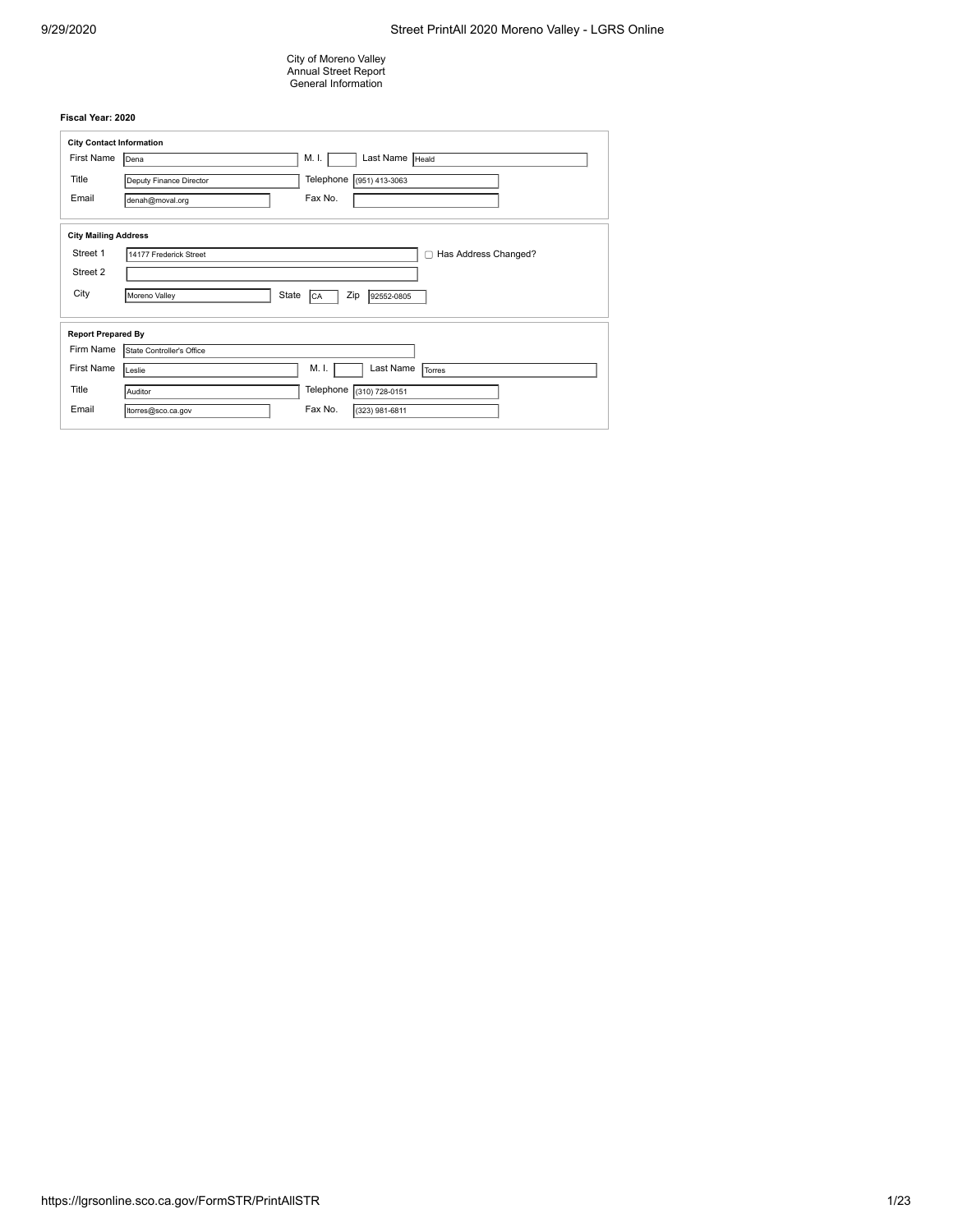City of Moreno Valley Annual Street Report Comments for the Street Report

#### **Fiscal Year: 2020**

Comments  $\sqrt{1. \text{ City of Moreno Valley's MOE} \text{ is } $1,742,301}$ 2. City spent \$2,565,151 of discretionary expenditures for FY 19-20 3. City met their MOE for FY 19-20 4. TCRF and RMRA (SB1) allocations and expenditures are recorded within the Gas Tax Fund 2000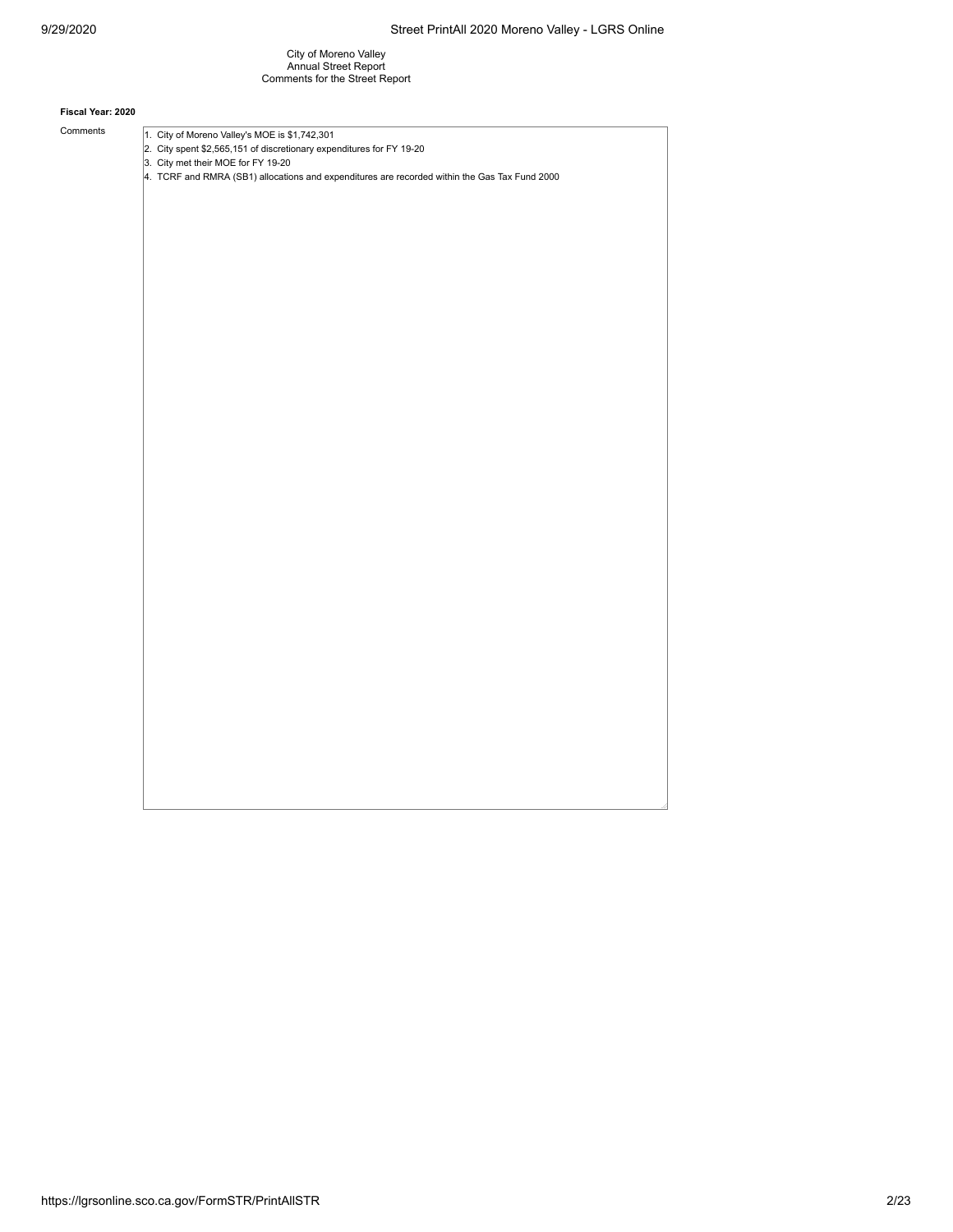City of Moreno Valley Annual Street Report - Schedule 1a Revenues – State and Federal Sources

|                   |                                                                              | <b>Special Gas Tax</b><br><b>Street Fund</b> | <b>Traffic Congestion</b><br><b>Relief Fund Loan</b><br>Repayment | <b>Road Maintenance</b><br>and Rehabilitation<br>Account (SB 1) | <b>All Other Sources</b><br>Non-Discretionary | <b>All Other Sources</b><br><b>Discretionary</b> | <b>Total Revenues</b> |
|-------------------|------------------------------------------------------------------------------|----------------------------------------------|-------------------------------------------------------------------|-----------------------------------------------------------------|-----------------------------------------------|--------------------------------------------------|-----------------------|
|                   | <b>State Revenues</b>                                                        |                                              |                                                                   |                                                                 |                                               |                                                  |                       |
|                   | R01. Section 2103, Streets and Highways Code                                 | 1,436,285                                    |                                                                   |                                                                 |                                               |                                                  | 1,436,285             |
|                   | R02. Section 2105, Streets and Highways Code                                 | 1,062,541                                    |                                                                   |                                                                 |                                               |                                                  | 1,062,541             |
| R03.              | Section 2106, Streets and Highways Code                                      | 641,901                                      |                                                                   |                                                                 |                                               |                                                  | 641,901               |
| R04.              | Section 2107, Streets and Highways Code                                      | 1,341,660                                    |                                                                   |                                                                 |                                               |                                                  | 1,341,660             |
|                   | R05. Section 2107, Streets and Highways Code, Snow<br>Removal                |                                              |                                                                   |                                                                 |                                               |                                                  |                       |
|                   | R06. Section 2107.5, Streets and Highways Code                               | 10,000                                       |                                                                   |                                                                 |                                               |                                                  | 10,000                |
| R07.              | Gas Tax Fund Net Investment Gain or Loss                                     |                                              |                                                                   |                                                                 |                                               |                                                  |                       |
|                   | R08. Gas Tax Fund Reimbursement/ Net Audit Adjustments<br>(Footnote Details) | 29,911                                       |                                                                   |                                                                 |                                               |                                                  | 29,911                |
|                   | R09. Traffic Congestion Relief Fund Loan Repayment                           |                                              | 234,172                                                           |                                                                 |                                               |                                                  | 234,172               |
|                   | R10. Traffic Congestion Relief Fund Loan Repayment Interests                 |                                              |                                                                   |                                                                 |                                               |                                                  |                       |
| R11.              | Road Maintenance and Rehabilitation Account (SB 1)                           |                                              |                                                                   | 3,607,678                                                       |                                               |                                                  | 3,607,678             |
|                   | R12. Road Maintenance and Rehabilitation Account (SB 1)<br>Interests         |                                              |                                                                   |                                                                 |                                               |                                                  |                       |
|                   | R13. Motor Vehicle License (In-Lieu Tax)                                     |                                              |                                                                   |                                                                 |                                               |                                                  |                       |
| R14.              | <b>Flexible Congestion Relief</b>                                            |                                              |                                                                   |                                                                 |                                               |                                                  |                       |
| R <sub>15</sub> . | <b>Traffic Systems Management</b>                                            |                                              |                                                                   |                                                                 |                                               |                                                  |                       |
| R <sub>16</sub> . | Regional Improvement Program (RIP) - State Portion Only                      |                                              |                                                                   |                                                                 |                                               |                                                  |                       |
| R17.              | Regional Surface Transportation Program (RSTP)<br><b>Exchange Funds</b>      |                                              |                                                                   |                                                                 |                                               |                                                  |                       |
| R18.              | Railroad/Highway Separation Program                                          |                                              |                                                                   |                                                                 |                                               |                                                  |                       |
| R19.              | State and Local Partnership Program                                          |                                              |                                                                   |                                                                 |                                               |                                                  |                       |
| R20.              | Environmental Enhancement and Mitigation Program                             |                                              |                                                                   |                                                                 |                                               |                                                  |                       |
| R21.              | <b>Bicycle Transportation Account</b>                                        |                                              |                                                                   |                                                                 |                                               |                                                  |                       |
| R22.              | Interregional Improvement Program - State Portion Only                       |                                              |                                                                   |                                                                 |                                               |                                                  |                       |
| R23.              | Other State Revenues - Other (Specify)                                       |                                              |                                                                   |                                                                 |                                               |                                                  |                       |
| R23a.             | <b>Specify State Revenue</b>                                                 |                                              |                                                                   | Amount                                                          |                                               |                                                  |                       |
|                   |                                                                              |                                              |                                                                   |                                                                 |                                               |                                                  | Add                   |
|                   |                                                                              |                                              |                                                                   |                                                                 |                                               |                                                  |                       |
|                   | R24. Total State Revenues                                                    | \$4,522,298                                  | \$234,172                                                         | \$3,607,678                                                     | \$0                                           | \$0                                              | \$8,364,148           |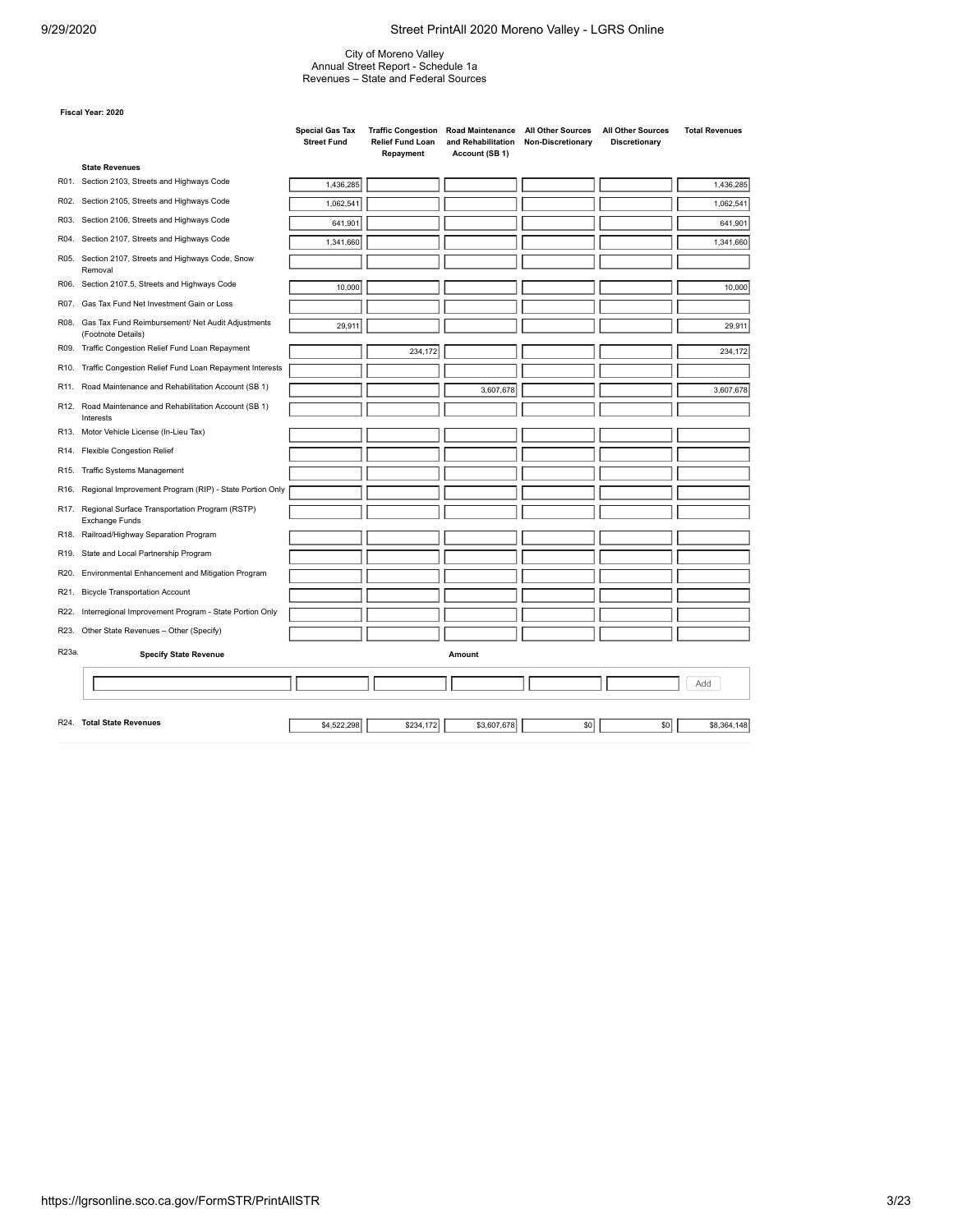|       |                                                                            | <b>Special Gas Tax</b><br><b>Street Fund</b> | <b>Traffic Congestion</b><br><b>Relief Fund Loan</b><br>Repayment | <b>Road Maintenance</b><br>and Rehabilitation<br>Account (SB 1) | <b>All Other Sources</b><br>Non-Discretionary | <b>All Other Sources</b><br>Discretionary | <b>Total Revenues</b> |
|-------|----------------------------------------------------------------------------|----------------------------------------------|-------------------------------------------------------------------|-----------------------------------------------------------------|-----------------------------------------------|-------------------------------------------|-----------------------|
|       | <b>Federal Revenues</b>                                                    |                                              |                                                                   |                                                                 |                                               |                                           |                       |
| R25.  | Regional Surface Transportation Program (RSTP)                             |                                              |                                                                   |                                                                 |                                               |                                           |                       |
| R26.  | Transportation Enhancement Activities (TEA)                                |                                              |                                                                   |                                                                 |                                               |                                           |                       |
| R27.  | Hazard Elimination Safety Program                                          |                                              |                                                                   |                                                                 |                                               |                                           |                       |
| R28.  | Congestion Mitigation and Air Quality Program (CMAQ)                       |                                              |                                                                   |                                                                 | 243,349                                       |                                           | 243,349               |
| R29.  | Regional Improvement Program (RIP) - Federal Portion<br>Only               |                                              |                                                                   |                                                                 |                                               |                                           |                       |
| R30.  | Highway Bridge Replacement and Rehabilitation Program                      |                                              |                                                                   |                                                                 |                                               |                                           |                       |
| R31.  | Railroad/Highway Grade Separation Prog (Title 23,<br>Section 130, US Code) |                                              |                                                                   |                                                                 |                                               |                                           |                       |
|       | R32. Federal Aid Urban and Federal Aid Secondary                           |                                              |                                                                   |                                                                 |                                               |                                           |                       |
| R33.  | FEMA Storm Damage                                                          |                                              |                                                                   |                                                                 |                                               |                                           |                       |
|       | R34. HUD Grant                                                             |                                              |                                                                   |                                                                 |                                               |                                           |                       |
| R35.  | Community Development Block Grant                                          |                                              |                                                                   |                                                                 | 2,962,359                                     |                                           | 2,962,359             |
| R36.  | Interregional Improvement Program - Federal Portion Only                   |                                              |                                                                   |                                                                 |                                               |                                           |                       |
| R37.  | Other Federal Revenues - Other (Specify)                                   |                                              |                                                                   |                                                                 | 3,111,645                                     |                                           | 3,111,645             |
| R37a. | <b>Specify Federal Revenue</b>                                             |                                              |                                                                   | Amount                                                          |                                               |                                           |                       |
|       | Fund 2301 - CIP Grant                                                      |                                              |                                                                   |                                                                 | 2.647.605                                     |                                           | Delete                |
|       | Fund 3008 - CIP Reimbursements                                             |                                              |                                                                   |                                                                 | 464.040                                       |                                           | Delete                |
|       |                                                                            |                                              |                                                                   |                                                                 |                                               |                                           | Add                   |
|       |                                                                            |                                              |                                                                   |                                                                 |                                               |                                           |                       |
|       | R38. Total Federal Revenues                                                | \$0                                          | \$0                                                               | \$0                                                             | \$6,317,353                                   | \$0                                       | \$6,317,353           |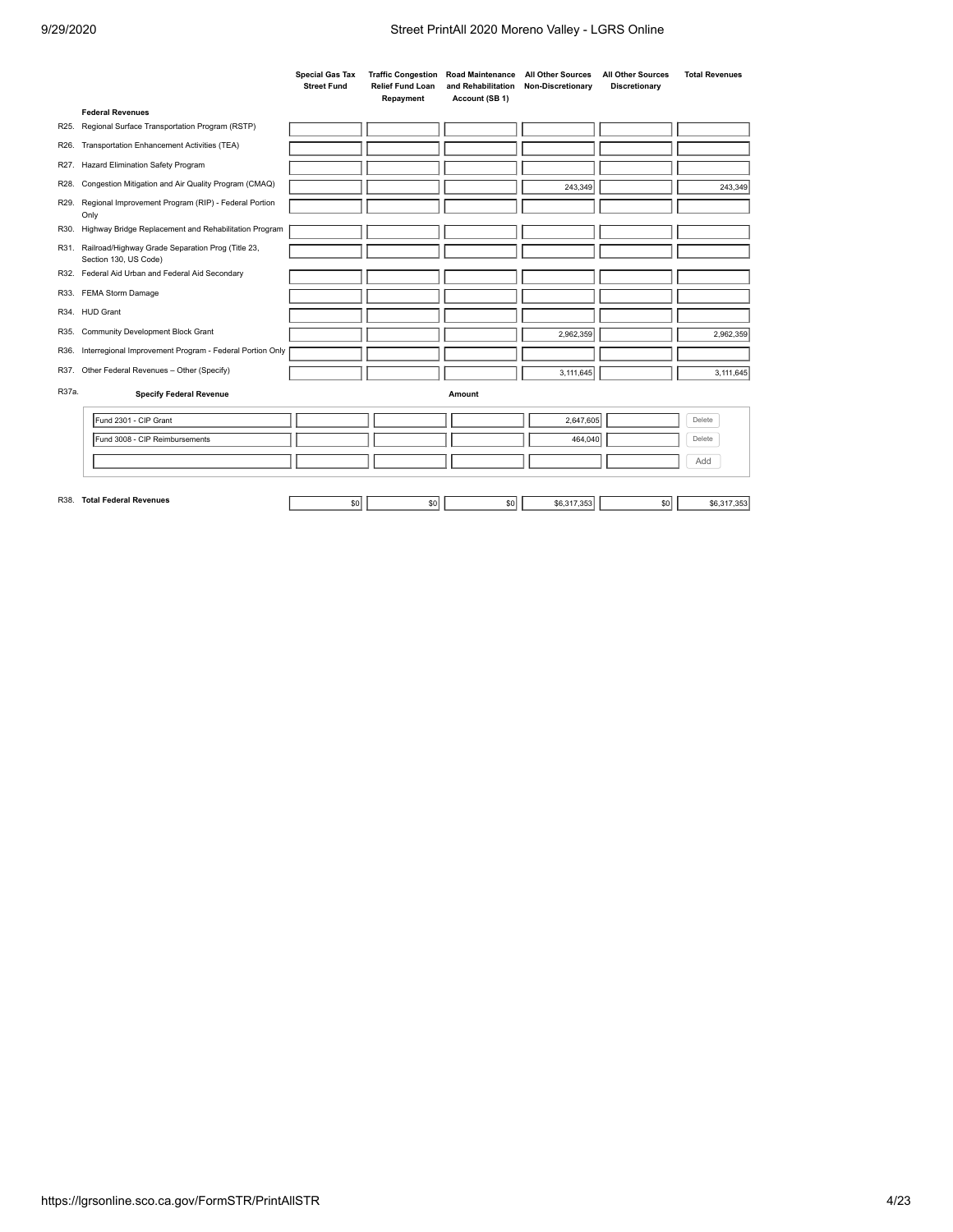# City of Moreno Valley Annual Street Report - Schedule 1b Revenues - City and Local Revenues and Total Revenues

|       |                                                                                                                      | <b>Section 99234,</b>                                              | Section 99400a.<br><b>Public Utilities Code Public Utilities Code</b> | <b>County Road Fund</b><br><b>Contributions</b>    | <b>All Other Sources</b><br>Non-Discretionary                                                           | <b>All Other Sources</b><br>Discretionary    | <b>Total Revenues</b> |
|-------|----------------------------------------------------------------------------------------------------------------------|--------------------------------------------------------------------|-----------------------------------------------------------------------|----------------------------------------------------|---------------------------------------------------------------------------------------------------------|----------------------------------------------|-----------------------|
|       | <b>City and Local Revenues</b>                                                                                       |                                                                    |                                                                       |                                                    |                                                                                                         |                                              |                       |
| R01.  | Bond, Certificate of Participation, or other Debt Proceeds<br>used for Street Purposes                               |                                                                    |                                                                       |                                                    |                                                                                                         |                                              |                       |
|       | R02. Special Street Assessment Levies (Excluding Levies Under<br>Improvement Act of 1911 or Similar Acts)            |                                                                    |                                                                       |                                                    | 4,100,813                                                                                               |                                              | 4,100,813             |
| R03.  | General Fund Money Used for Street Purposes                                                                          |                                                                    |                                                                       |                                                    |                                                                                                         | 2,565,151                                    | 2,565,151             |
|       | R04. Fines and Forfeitures Money Used for Street Purposes                                                            |                                                                    |                                                                       |                                                    |                                                                                                         |                                              |                       |
| R05.  | Developer/Impact Fees                                                                                                |                                                                    |                                                                       |                                                    | 859,842                                                                                                 |                                              | 859,842               |
| R06.  | County Road Fund Contribution                                                                                        |                                                                    |                                                                       |                                                    |                                                                                                         |                                              |                       |
| R07.  | Successor Agency                                                                                                     |                                                                    |                                                                       |                                                    |                                                                                                         |                                              |                       |
| R08.  | Sales Tax Override (Local Measures)                                                                                  |                                                                    |                                                                       |                                                    | 4,388,846                                                                                               |                                              | 4,388,846             |
| R09.  | Net Investment Gain or Loss From City and Local Sources                                                              |                                                                    |                                                                       |                                                    | 342,001                                                                                                 |                                              | 342,001               |
| R10.  | Section 99234, Public Utilities Code -<br>Allocation/Interest/Other                                                  | 906                                                                |                                                                       |                                                    |                                                                                                         |                                              | 906                   |
|       | R11. Section 99400a, Public Utilities Code -<br>Allocation/Interest/Other                                            |                                                                    |                                                                       |                                                    |                                                                                                         |                                              |                       |
|       | R12. Other City and Local Revenues - Other (Specify)                                                                 |                                                                    |                                                                       |                                                    | 1,500,643                                                                                               |                                              | 1,500,643             |
| R12a. | <b>Specify City and Local Revenue</b>                                                                                |                                                                    |                                                                       | Amount                                             |                                                                                                         |                                              |                       |
|       | Fund 2007 - Storm Water                                                                                              |                                                                    |                                                                       |                                                    | 462,306                                                                                                 |                                              | Delete                |
|       | Fund 3003 - TUMF                                                                                                     |                                                                    |                                                                       |                                                    | 1,038,337                                                                                               |                                              | Delete                |
|       |                                                                                                                      |                                                                    |                                                                       |                                                    |                                                                                                         |                                              | Add                   |
|       |                                                                                                                      |                                                                    |                                                                       |                                                    |                                                                                                         |                                              |                       |
| R13.  | <b>Total City and Local Revenues</b>                                                                                 | \$906                                                              | \$0                                                                   | \$0                                                | \$11,192,145                                                                                            | \$2,565,151                                  | \$13,758,202          |
|       | <b>Special Gas Tax</b><br><b>Traffic</b><br><b>Street Fund</b><br>Congestion<br><b>Relief Fund Loan</b><br>Repayment | Road<br><b>Maintenance and</b><br>Rehabilitation<br>Account (SB 1) | <b>Section 99234.</b><br><b>Public Utilities</b><br>Code              | Section 99400a.<br><b>Public Utilities</b><br>Code | <b>County Road</b><br>All Other<br>Fund<br><b>Sources Non-</b><br><b>Contributions</b><br>Discretionary | All Other<br><b>Sources</b><br>Discretionary | <b>Total Revenues</b> |
|       | R14. Grand Total Revenues<br>\$4,522,298<br>\$234,172                                                                | \$3,607,678                                                        | \$906                                                                 | \$0                                                | \$0<br>\$17,509,498                                                                                     | \$2,565,151                                  | \$28,439,703          |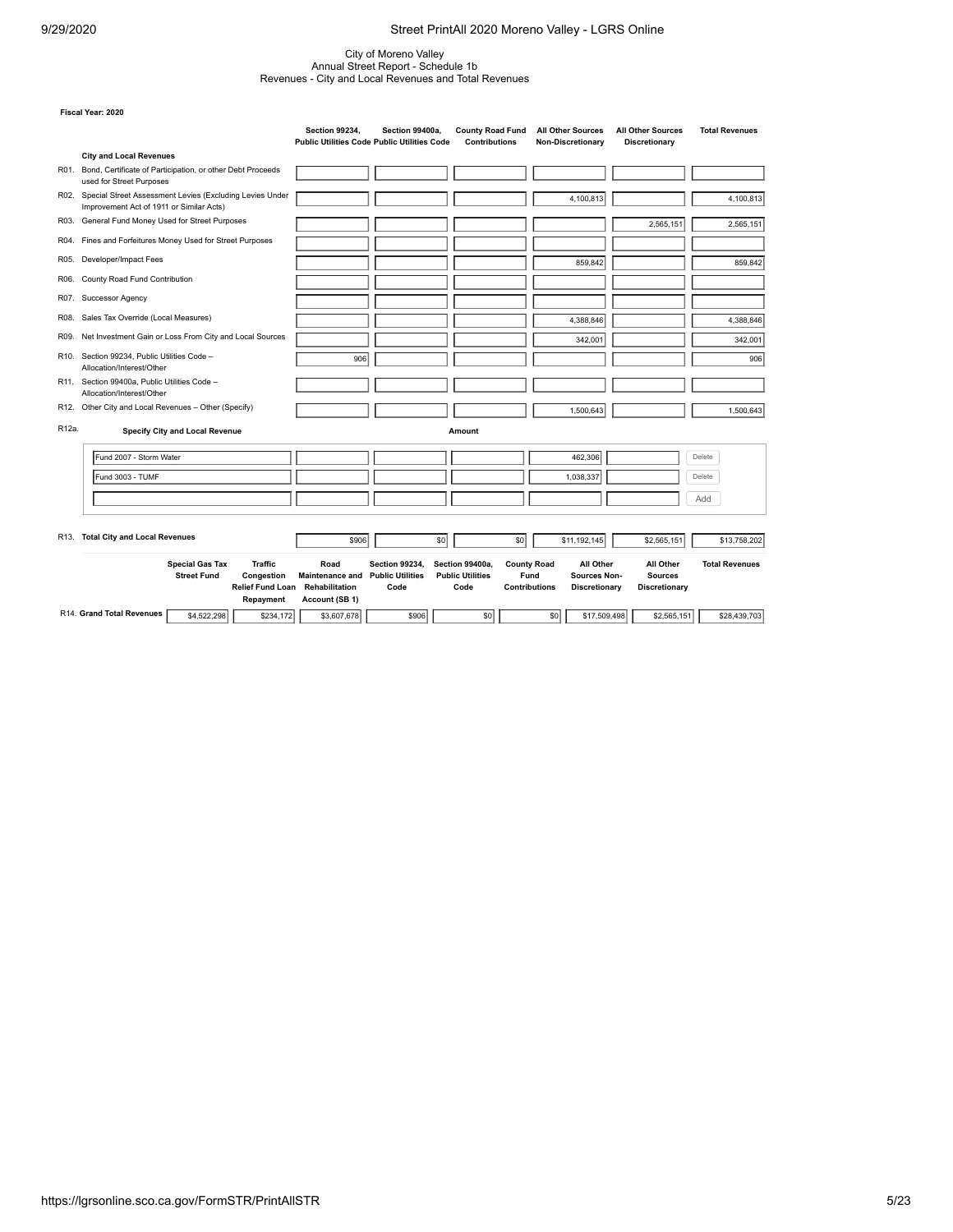City of Moreno Valley Annual Street Report - Schedule 2 Street Expenditure Detail Report

Back to Form: [Street Expenditure Detail](https://lgrsonline.sco.ca.gov/FormSTR/ExpenditureDetail)

| Expenditure Detail List: |  |
|--------------------------|--|
|                          |  |

|    | <b>Expenditure Detail List:</b> |                                                     |                                                            |                                                                                         | Order By:<br>Select          | v           |
|----|---------------------------------|-----------------------------------------------------|------------------------------------------------------------|-----------------------------------------------------------------------------------------|------------------------------|-------------|
|    | Fund<br><b>Number</b>           | <b>Expenditure Description</b>                      | <b>Funding Source</b>                                      | <b>Expenditure Class</b>                                                                | <b>Expenditure Type</b>      | Amount      |
| 1. | 1010                            | 45110 Transportation<br>Engineering                 | All Other Sources<br>Discretionary                         | Undistributed<br>Administration and<br>Engineering                                      | Force Account (In-<br>House) | \$1,246,072 |
| 2. | 1010                            | 45111 Traffic Signal<br>Maintenance                 | All Other Sources<br>Discretionary                         | Maintenance-Street<br>Lights and Traffic<br>Signals                                     | Force Account (In-<br>House) | \$608,597   |
| 3. | 1010                            | 45314 PW - Graffiti Removal                         | All Other Sources<br>Discretionary                         | Maintenance-Other<br><b>Street Purpose</b><br>Maintenance                               | Force Account (In-<br>House) | \$6,278     |
| 4. | 1010                            | Transfer Out to Fund 5012                           | All Other Sources<br>Discretionary                         | Maintenance-Street<br>Lights and Traffic<br>Signals                                     | Force Account (In-<br>House) | \$525,704   |
| 5. | 1010                            | Transfer Out to Fund 5112                           | All Other Sources<br>Discretionary                         | Maintenance-Other<br><b>Street Purpose</b><br>Maintenance                               | <b>Private Contract</b>      | \$178,500   |
| 6. | 2000                            | 45220 Infrastructure Projects<br>Eng                | Special Gas Tax<br><b>Street Fund</b>                      | Undistributed<br>Administration and<br>Engineering                                      | Force Account (In-<br>House) | \$315,740   |
| 7. | 2000                            | 80001 CIP - Street Imp                              | Road Maintenance<br>and Rehabilitation<br>Account (SB 1)   | Street Reconstruction Force Account (In-                                                | House)                       | \$66,247    |
| 8. | 2000                            | 80001 CIP - Street Imp.                             | Road Maintenance<br>and Rehabilitation<br>Account (SB 1)   | <b>Street Reconstruction Private Contract</b>                                           |                              | \$3,541,431 |
| 9. | 2000                            | 80001 CIP - Street Imp                              | Special Gas Tax<br><b>Street Fund</b>                      | Street Reconstruction Force Account (In-                                                | House)                       | \$153,580   |
|    | 10. 2000                        | 80002 CIP - Bridges                                 | Special Gas Tax<br><b>Street Fund</b>                      | Street Reconstruction Force Account (In-                                                | House)                       | \$4,912     |
|    | 11. 2000                        | 45311 PW - Maint - Street<br>Maintenance            | Special Gas Tax<br><b>Street Fund</b>                      | Maintenance-Other<br><b>Street Purpose</b><br>Maintenance                               | Force Account (In-<br>House) | \$1,989,970 |
|    | 12. 2000                        | 45311 PW - Maint - Street<br>Maintenance            | <b>Traffic Congestion</b><br>Relief Fund Loan<br>Repayment | Maintenance-Other<br><b>Street Purpose</b><br>Maintenance                               | Force Account (In-<br>House) | \$234,172   |
|    | 13. 2000                        | 45312 PW - Maint - Concrete<br>Maintenance          | Special Gas Tax<br><b>Street Fund</b>                      | Maintenance-Other<br><b>Street Purpose</b><br>Maintenance                               | Force Account (In-<br>House) | \$546,577   |
|    | 14. 2000                        | 45314 PW Maint - Graffiti<br>Removal                | Special Gas Tax<br><b>Street Fund</b>                      | Maintenance-Other<br><b>Street Purpose</b><br>Maintenance                               | Force Account (In-<br>House) | \$187,459   |
|    | 15.2000                         | 92000 Street - Annual Leave<br>Payout               | Special Gas Tax<br><b>Street Fund</b>                      | Maintenance-Other<br><b>Street Purpose</b><br>Maintenance                               | Force Account (In-<br>House) | \$17,504    |
|    | 16. 2000                        | 801010 Transfer out to Fund<br>2007 Street Sweeping | Special Gas Tax<br><b>Street Fund</b>                      | Maintenance-Other<br><b>Street Purpose</b><br>Maintenance                               | Force Account (In-<br>House) | \$50,000    |
|    | 17. 2001                        | 45122 PW - Sign/Striping                            | All Other Sources<br>Non-Discretionary                     | Maintenance-Other<br><b>Street Purpose</b><br>Maintenance                               | Force Account (In-<br>House) | \$1,113,171 |
|    | 18. 2001                        | 80001 PW - CIP - Street<br>Improvement              | All Other Sources<br>Non-Discretionary                     | Street Reconstruction Force Account (In-                                                | House)                       | \$248       |
|    | 19. 2001                        | 80001 PW - CIP - Street<br>Improvement.             | All Other Sources<br>Non-Discretionary                     | <b>Street Reconstruction Private Contract</b>                                           |                              | \$6,600     |
|    | 20. 2001                        | 80008 PW - CIP - Traffic<br>Signals                 | All Other Sources<br>Non-Discretionary                     | Construction-Signals, Force Account (In-<br>Safety Devices, and<br><b>Street Lights</b> | House)                       | \$31,367    |
|    | 21. 2001                        | 45230 PW - Capital Proj -<br>Measure A              | All Other Sources<br>Non-Discretionary                     | Street Reconstruction Force Account (In-                                                | House)                       | \$165,712   |
|    | 22. 2001                        | 80001 PW - Capital Proj - CIP<br>Street Imp         | All Other Sources<br>Non-Discretionary                     | Street Reconstruction Force Account (In-                                                | House)                       | \$24,751    |
|    | 23. 2001                        | 45315 PW - Maint - Tree<br>Triming                  | All Other Sources<br>Non-Discretionary                     | Maintenance-Other<br><b>Street Purpose</b><br>Maintenance                               | Force Account (In-<br>House) | \$600,300   |
|    | 24. 2001                        | 80001 - Capital Proj - CIP<br>Street Imp.           | All Other Sources<br>Non-Discretionary                     | Street Reconstruction Force Account (In-                                                | House)                       | \$13,434    |
|    | 25. 2001                        | 92000 Annual Leave Payout                           | All Other Sources<br>Non-Discretionary                     | Maintenance-Other<br><b>Street Purpose</b><br>Maintenance                               | Force Account (In-<br>House) | \$11,440    |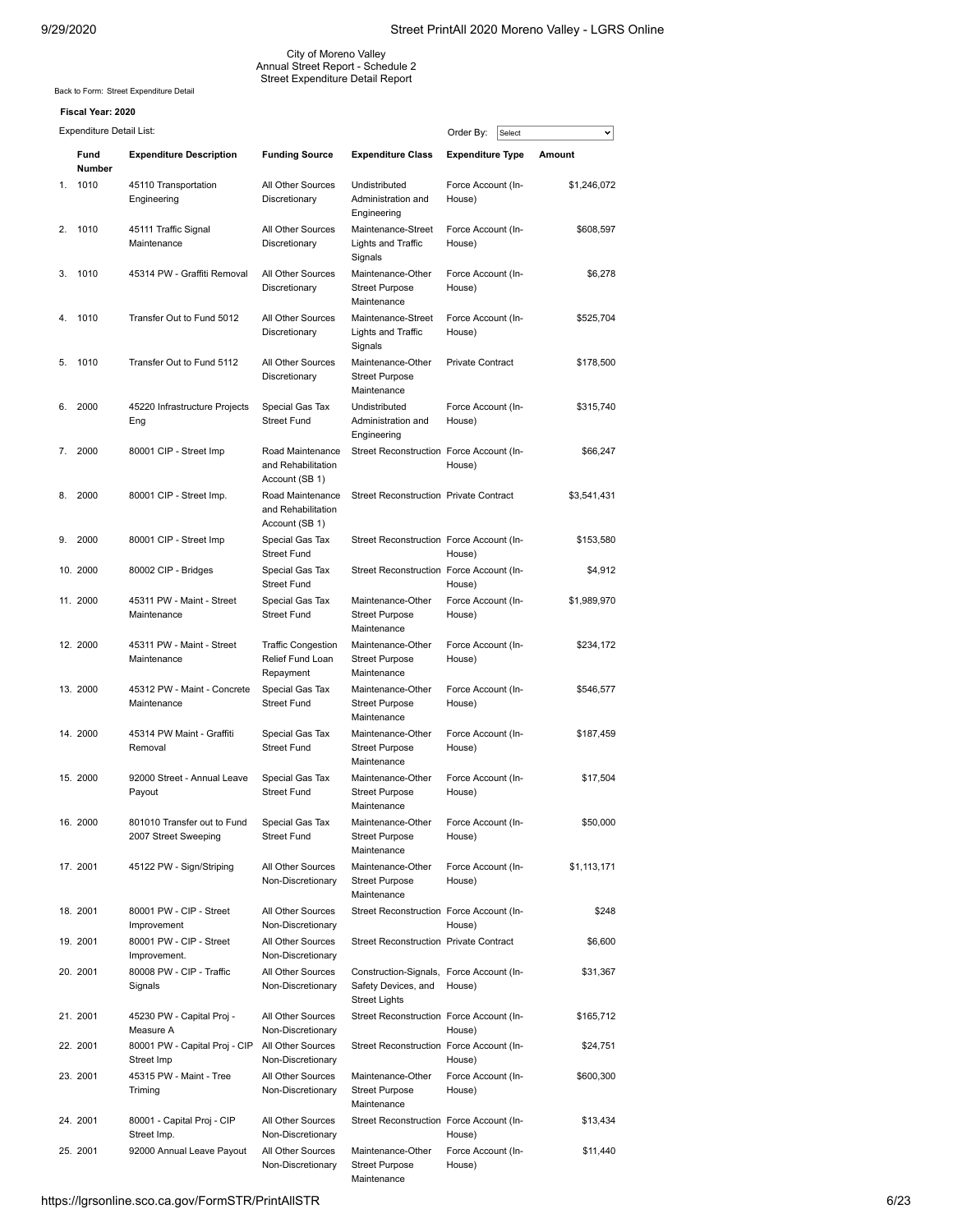| 26. 2005 | 80008 CIP - Traffic Signals                                     | All Other Sources<br>Non-Discretionary  | Maintenance-Street<br>Lights and Traffic<br>Signals                                     | <b>Private Contract</b>      | \$15,668    |
|----------|-----------------------------------------------------------------|-----------------------------------------|-----------------------------------------------------------------------------------------|------------------------------|-------------|
| 27. 2005 | 45340 Street Sweeping                                           | All Other Sources<br>Non-Discretionary  | Maintenance-Other<br><b>Street Purpose</b><br>Maintenance                               | Force Account (In-<br>House) | \$227,681   |
| 28. 2007 | 45340 Street Sweeping.                                          | All Other Sources<br>Non-Discretionary  | Maintenance-Other<br><b>Street Purpose</b><br>Maintenance                               | Force Account (In-<br>House) | \$148,107   |
| 29. 2007 | 45341 Catch Basin<br>Maintenance                                | All Other Sources<br>Non-Discretionary  | Maintenance-Other<br><b>Street Purpose</b><br>Maintenance                               | Force Account (In-<br>House) | \$314,199   |
| 30. 2301 | 80001 Transportation CIP -<br><b>Traffic Signals</b>            | All Other Sources<br>Non-Discretionary  | Construction-Signals, Force Account (In-<br>Safety Devices, and<br>Street Lights        | House)                       | \$205,674   |
| 31. 2301 | 80001 Transportation CIP -<br>Traffic Signals.                  | All Other Sources<br>Non-Discretionary  | Construction-Signals, Private Contract<br>Safety Devices, and<br>Street Lights          |                              | \$2,001,035 |
| 32. 2301 | 80008 Transportation CIP -<br>Misc                              | All Other Sources<br>Non-Discretionary  | Street Reconstruction Force Account (In-                                                | House)                       | \$4,172     |
| 33. 2301 | 80008 Transportation CIP -<br>Misc.                             | All Other Sources<br>Non-Discretionary  | <b>Street Reconstruction Private Contract</b>                                           |                              | \$37,226    |
| 34. 2301 | 80010 CIP - Street<br>Improvement                               | All Other Sources<br>Non-Discretionary  | Street Reconstruction Force Account (In-                                                | House)                       | \$383,108   |
| 35. 2301 | 80001 CIP - Street<br>Improvement.                              | All Other Sources<br>Non-Discretionary  | <b>Street Reconstruction Private Contract</b>                                           |                              | \$16,390    |
| 36. 2512 | 80008 CIP - Traffic Signals                                     | All Other Sources<br>Non-Discretionary  | Construction-Signals, Private Contract<br>Safety Devices, and<br><b>Street Lights</b>   |                              | \$113,829   |
| 37.2512  | 80001 CIP - Street Imp.                                         | All Other Sources<br>Non-Discretionary  | Street Reconstruction Force Account (In-                                                | House)                       | \$171,638   |
| 38. 2512 | 80001 CIP -Street Imp                                           | All Other Sources<br>Non-Discretionary  | <b>Street Reconstruction Private Contract</b>                                           |                              | \$2,676,892 |
| 39. 2800 | 80001 CIP - Street Imp                                          | Section 99234,<br>Public Utilities Code | Construction-Signals, Private Contract<br>Safety Devices, and<br><b>Street Lights</b>   |                              | \$906       |
| 40. 3003 | 80001 Captial Proj CIP - Street All Other Sources<br>Imp        | Non-Discretionary                       | Street Reconstruction Force Account (In-                                                | House)                       | \$1,038,337 |
| 41. 3008 | 80001 Capital Proj CIP - Street All Other Sources<br>Imp        | Non-Discretionary                       | Street Reconstruction Force Account (In-                                                | House)                       | \$202,798   |
| 42. 3008 | 80001 Capital Proj CIP - Street All Other Sources<br>Imp.       | Non-Discretionary                       | <b>Street Reconstruction Private Contract</b>                                           |                              | \$255,340   |
| 43. 3008 | 80002 Capital Proj CIP -<br><b>Bridges</b>                      | All Other Sources<br>Non-Discretionary  | Street Reconstruction Force Account (In-                                                | House)                       | \$5,902     |
| 44. 3301 | 80001 Capital Proj CIP - Street All Other Sources<br>Imp (3301) | Non-Discretionary                       | <b>Street Reconstruction Private Contract</b>                                           |                              | \$10.230    |
| 45. 3301 | 80002 Capital Proj CIP -<br>Bridges (3301)                      | All Other Sources<br>Non-Discretionary  | Street Reconstruction Force Account (In-                                                | House)                       | \$37,735    |
| 46. 3302 | 80008 Transportaion CIP -<br><b>Traffic Signals</b>             | All Other Sources<br>Non-Discretionary  | Construction-Signals, Force Account (In-<br>Safety Devices, and<br><b>Street Lights</b> | House)                       | \$170,981   |
| 47.3302  | 80008 Transportation CIP -<br>Traffic Signals.                  | All Other Sources<br>Non-Discretionary  | Construction-Signals, Private Contract<br>Safety Devices, and<br><b>Street Lights</b>   |                              | \$332,540   |
| 48. 3311 | 80001 Captial Proj CIP - Street All Other Sources<br>Imp (3311) | Non-Discretionary                       | Street Reconstruction Force Account (In-                                                | House)                       | \$1,255,273 |
| 49. 5012 | 25703 LMD 2014-01 - Maint -<br>Landscape                        | All Other Sources<br>Non-Discretionary  | Maintenance-Street<br>Lights and Traffic<br>Signals                                     | Force Account (In-<br>House) | \$78,373    |
| 50. 5014 | 25721 LMD 2014-01 - Maint -<br>Street Lighitng                  | All Other Sources<br>Non-Discretionary  | Maintenance-Other<br><b>Street Purpose</b><br>Maintenance                               | Force Account (In-<br>House) | \$2,093,313 |
| 51. 5014 | 80006 Capital Projc CIP -<br>Landscaping                        | All Other Sources<br>Non-Discretionary  | Maintenance-Other<br><b>Street Purpose</b><br>Maintenance                               | <b>Private Contract</b>      | \$64,008    |
| 52. 5110 | 25703 Zone C - Maint - Street All Other Sources<br>Lighting     | Non-Discretionary                       | Maintenance-Street<br>Lights and Traffic<br>Signals                                     | Force Account (In-<br>House) | \$103,234   |
| 53. 5110 | 25703 Zone C - Maint - Street All Other Sources<br>Lighting.    | Non-Discretionary                       | Maintenance-Street<br>Lights and Traffic<br>Signals                                     | <b>Private Contract</b>      | \$707,971   |
| 54. 5111 | 25704 Zone D - Maint -<br>Landscape                             | All Other Sources<br>Non-Discretionary  | Maintenance-Other<br><b>Street Purpose</b><br>Maintenance                               | Force Account (In-<br>House) | \$924,321   |
| 55. 5111 | 80006 Capital Proj CIP -<br>Landscaping                         | All Other Sources<br>Non-Discretionary  | Maintenance-Other<br><b>Street Purpose</b>                                              | <b>Private Contract</b>      | \$128,560   |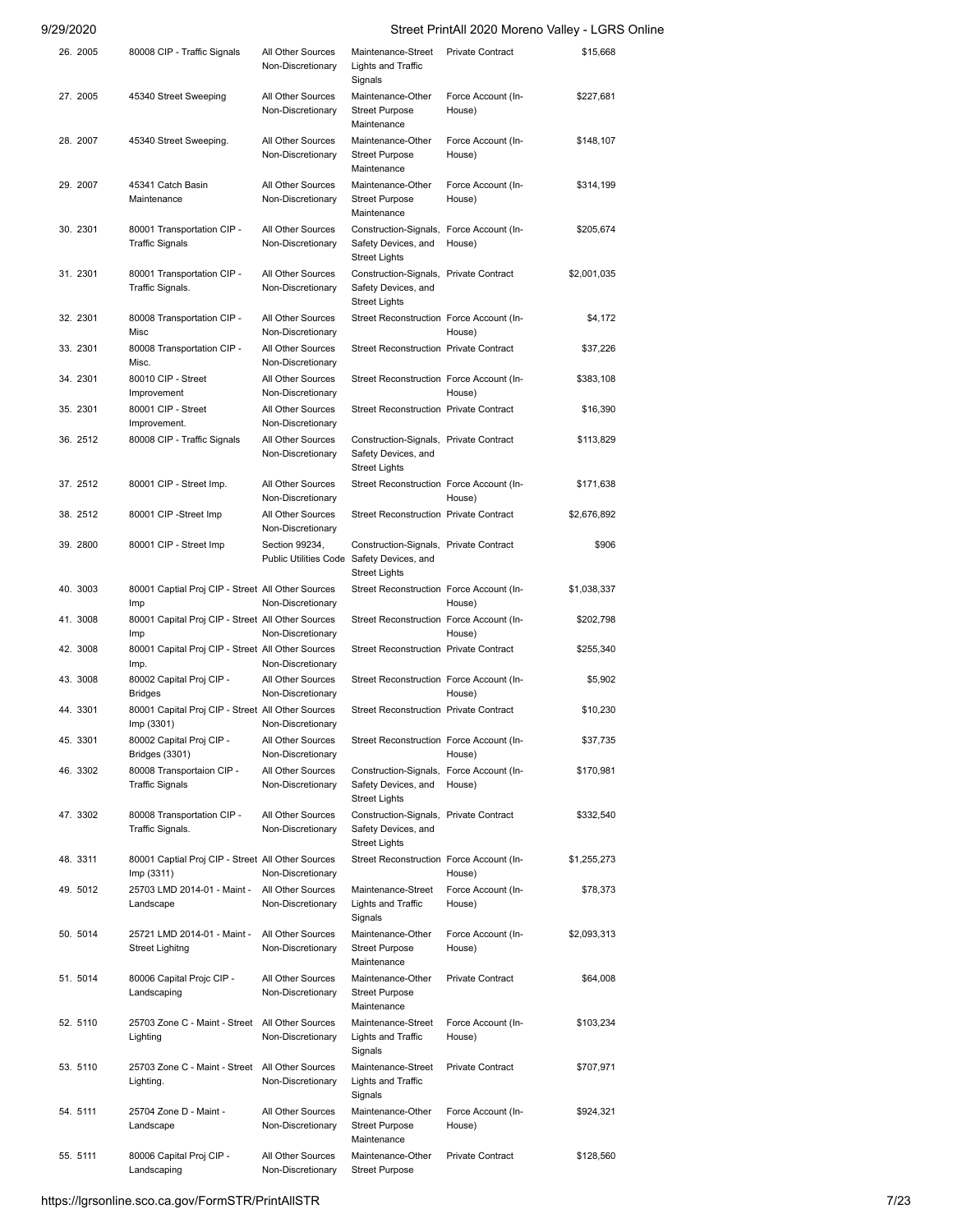|          |                                          |                                        | Maintenance                                               |                         |          |
|----------|------------------------------------------|----------------------------------------|-----------------------------------------------------------|-------------------------|----------|
| 56. 5112 | 25719 Zone M - Maint -<br>Medians        | All Other Sources<br>Non-Discretionary | Maintenance-Other<br><b>Street Purpose</b><br>Maintenance | <b>Private Contract</b> | \$97.414 |
| 57. 5112 | 80006 Capital Proj CIP -<br>Landscaping. | All Other Sources<br>Non-Discretionary | Maintenance-Other<br><b>Street Purpose</b><br>Maintenance | <b>Private Contract</b> | \$42.745 |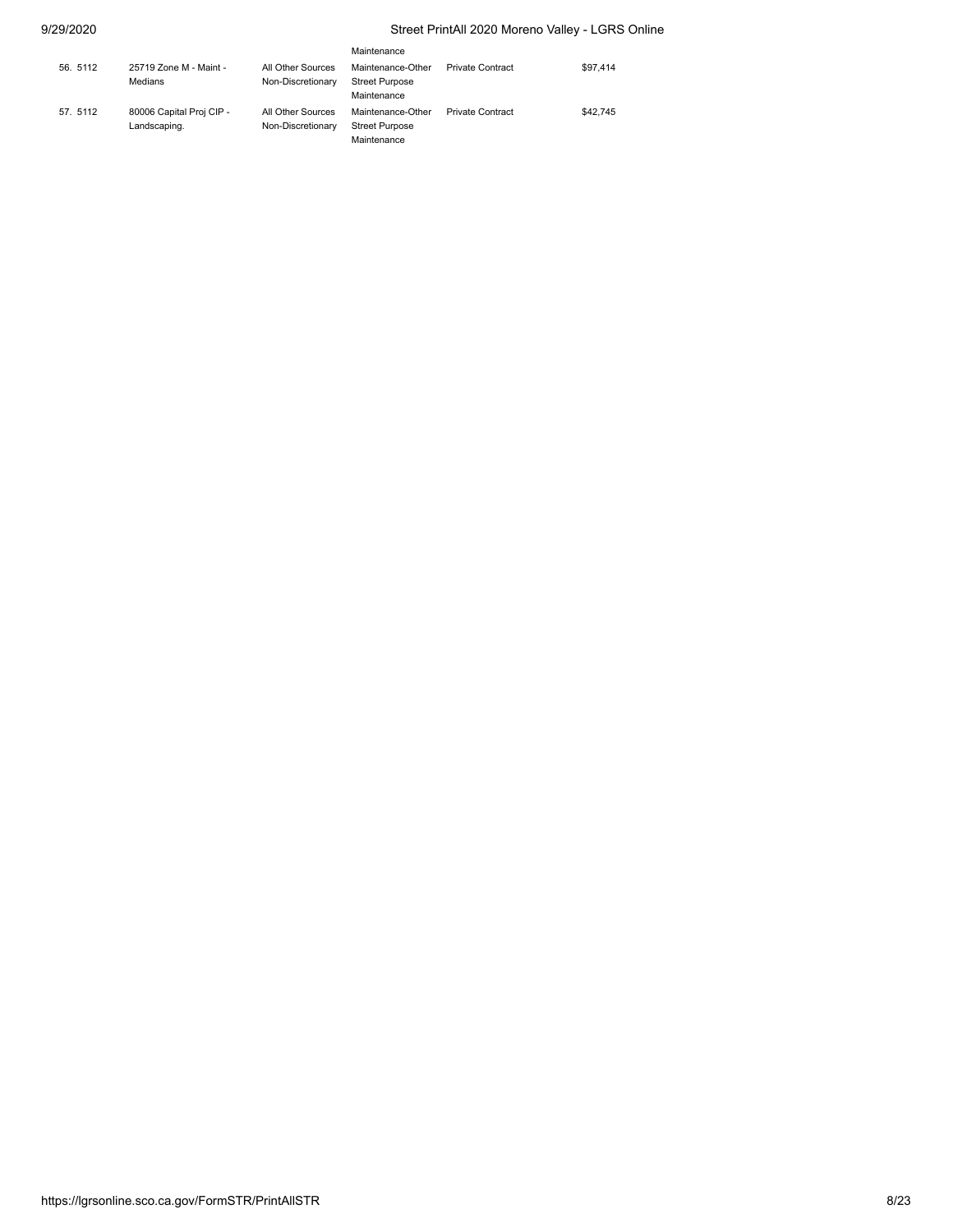## City of Moreno Valley Annual Street Report - Schedule 3 Street Expenditure Summary Schedule by Funding Source

#### **Fiscal Year: 2020**

|                                                       | <b>Special Gas Tax</b><br><b>Street Fund</b> | <b>Traffic</b><br>Congestion<br><b>Relief Fund</b><br>Loan<br>Repayment | Road<br><b>Maintenance</b><br>and<br><b>Rehabilitation</b><br>Account (SB 1) | <b>Section 99234.</b><br><b>Public Utilities</b><br>Code | Section 99400a,<br><b>Public Utilities</b><br>Code | <b>County Road</b><br>Fund<br><b>Contributions</b> | All Other<br>Sources Non-<br>Discretionary | All Other<br><b>Sources</b><br>Discretionary | <b>Total</b><br><b>Expenditures</b> |
|-------------------------------------------------------|----------------------------------------------|-------------------------------------------------------------------------|------------------------------------------------------------------------------|----------------------------------------------------------|----------------------------------------------------|----------------------------------------------------|--------------------------------------------|----------------------------------------------|-------------------------------------|
| R01. Undistributed Administration<br>and Engineering  | 315,740                                      |                                                                         |                                                                              |                                                          |                                                    |                                                    |                                            | 1,246,072                                    | 1,561,812                           |
| R02. Construction and Right of Way                    | 158,492                                      |                                                                         | 3,607,678                                                                    | 906                                                      |                                                    |                                                    | 9,161,212                                  |                                              | 12,928,288                          |
| R03. Maintenance                                      | 2,791,510                                    | 234,172                                                                 |                                                                              |                                                          |                                                    |                                                    | 6,670,505                                  | 1,319,079                                    | 11,015,266                          |
| R04. Snow Removal                                     |                                              |                                                                         |                                                                              |                                                          |                                                    |                                                    |                                            |                                              |                                     |
| R05. Acquisition of Property, Plant,<br>and Equipment |                                              |                                                                         |                                                                              |                                                          |                                                    |                                                    |                                            |                                              |                                     |
| R06. Contribution to Other<br>Governmental Agencies   |                                              |                                                                         |                                                                              |                                                          |                                                    |                                                    |                                            |                                              |                                     |
| R07.<br><b>Total Expenditures</b>                     | \$3,265,742                                  | \$234,172                                                               | \$3,607,678                                                                  | \$906                                                    | \$0                                                | \$0                                                | \$15,831,717                               | \$2,565,151                                  | \$25,505,366                        |
| R08. Total Maintained Mileage on<br>City System       | 1,122                                        |                                                                         |                                                                              |                                                          |                                                    |                                                    |                                            |                                              |                                     |

https://lgrsonline.sco.ca.gov/FormSTR/PrintAllSTR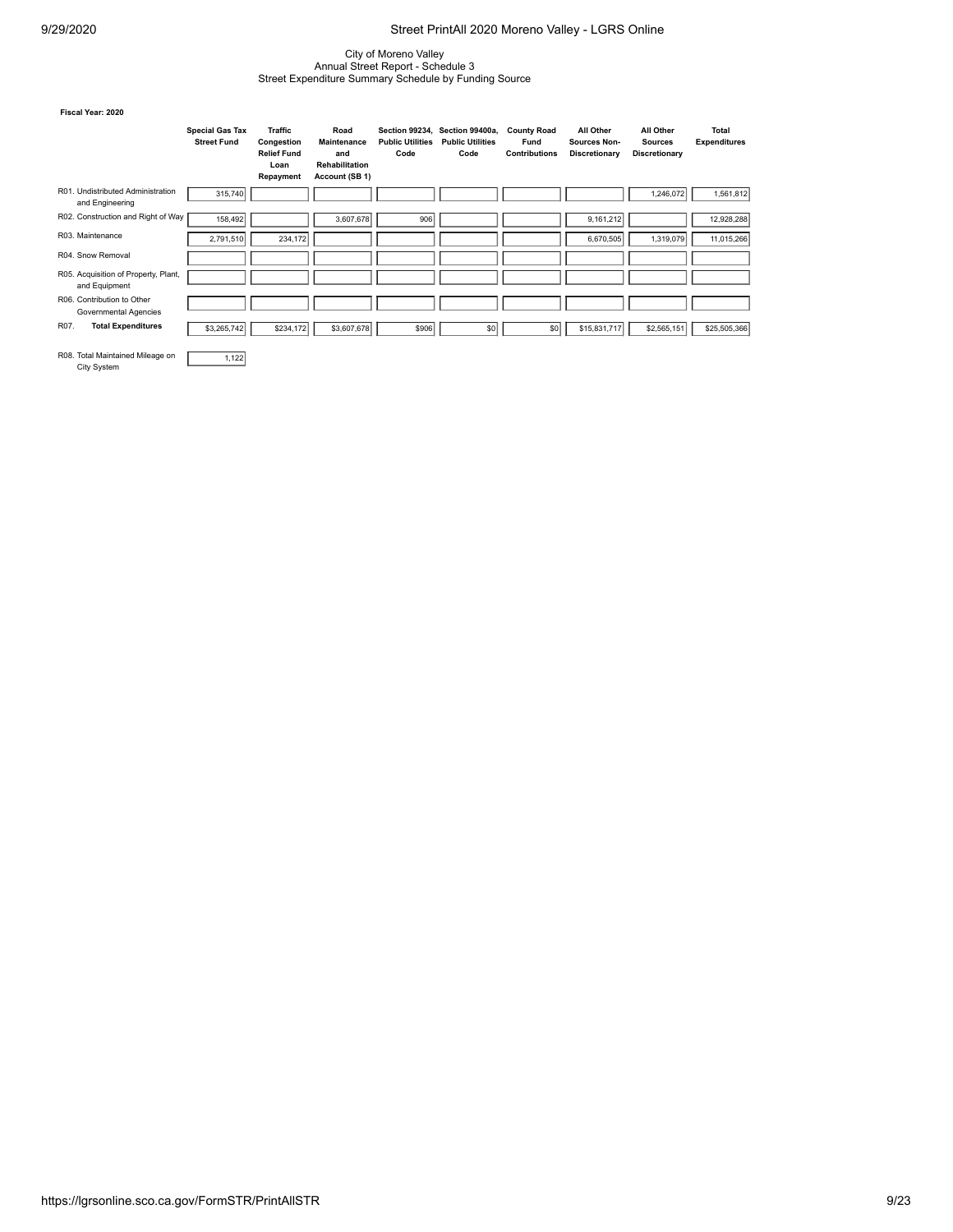### City of Moreno Valley Annual Street Report - Schedule 4 Prior Year and Other Fund Adjustment Detail Report

|                             | Fund Adjustments Detail List: |                                                                       |                       | Order By: | Select | v           |
|-----------------------------|-------------------------------|-----------------------------------------------------------------------|-----------------------|-----------|--------|-------------|
|                             | <b>Fund</b><br><b>Number</b>  | <b>Adjustment Description</b>                                         | <b>Funding Source</b> | Amount    |        |             |
|                             | 1. 2001                       | Remove non-street expenditures (Mesausre All Other Sources Non-<br>A) | Discretionary         |           |        | \$1,700,629 |
|                             | Fund Adjustments Summary:     |                                                                       |                       |           |        |             |
| Special Gas Tax Street Fund |                               |                                                                       | 0                     |           |        |             |

| Traffic Congestion Relief Fund Loan Repayment        | 0           |
|------------------------------------------------------|-------------|
| Road Maintenance and Rehabilitation Account<br>(SB1) | 0           |
| Section 99234, Public Utilities Code                 | 0           |
| Section 99400a. Public Utilities Code                | 0           |
| County Road Fund Contributions                       | 0           |
| All Other Sources Non-Discretionary                  | 1.700.629   |
| All Other Sources Discretionary                      | 0           |
| <b>Total Fund Adjustments</b>                        | \$1,700.629 |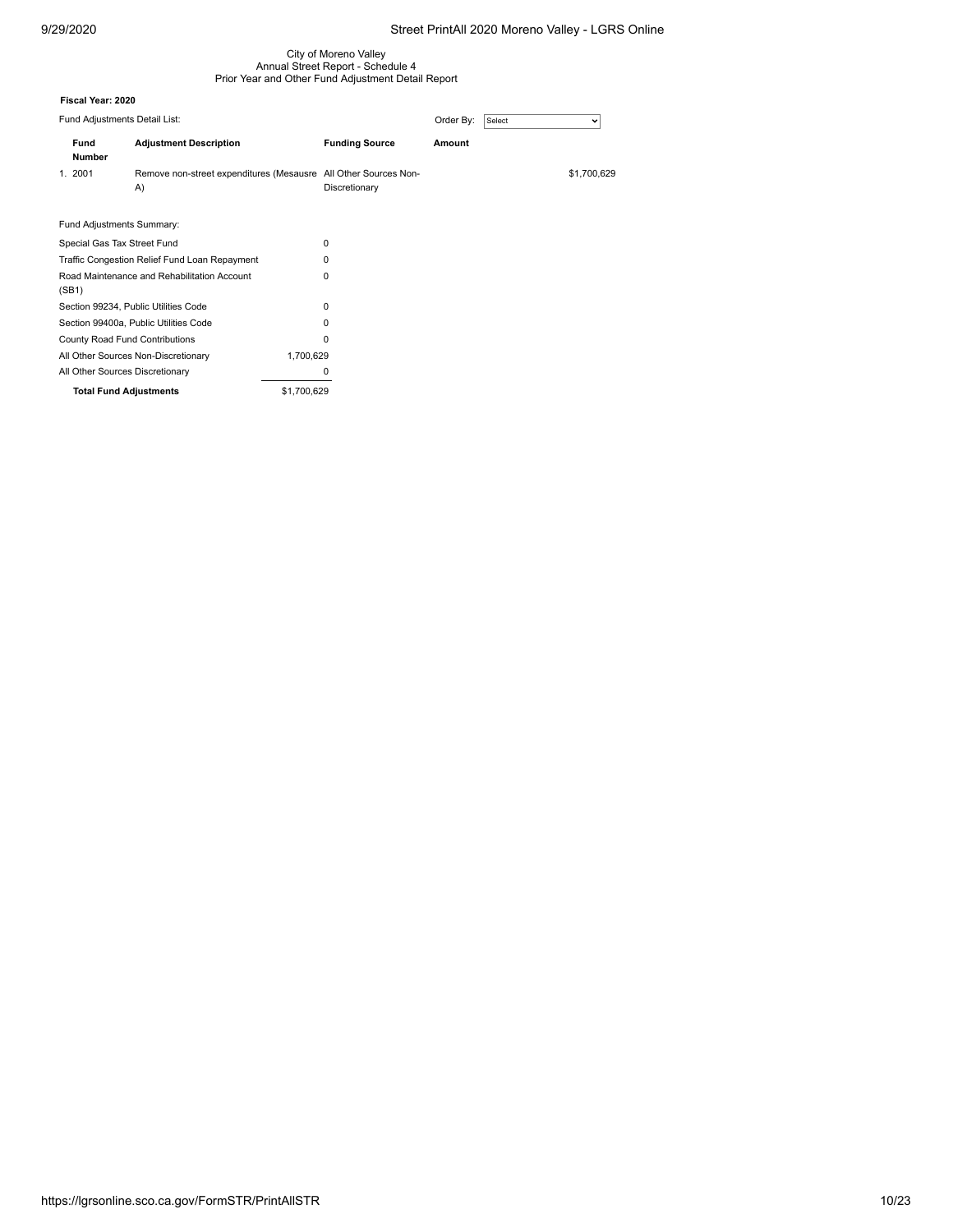# City of Moreno Valley Annual Street Report - Schedule 5 Obligations and Other Commitments Schedule

|                   |                                                                       | <b>Non-TDA Restricted</b><br><b>Balances</b> | <b>TDA Restricted Balances</b> |
|-------------------|-----------------------------------------------------------------------|----------------------------------------------|--------------------------------|
|                   | R01. Actual Encumbrances per City Books                               |                                              |                                |
|                   | R02. Projects Approved by Council but Not Yet Entered as Encumbrances |                                              |                                |
|                   | R03. Money Being Accumulated for Specific Future Projects             |                                              |                                |
|                   | R04. Maintenance                                                      |                                              |                                |
|                   | R05. Purchase of Equipment                                            |                                              |                                |
|                   | R06. Condemnation Deposits                                            |                                              |                                |
|                   | R07. Money on Deposits with State or Counties for Specific Projects   |                                              |                                |
|                   | R08. Other Obligations and Commitment                                 |                                              |                                |
| R <sub>09</sub> . | Totals                                                                |                                              |                                |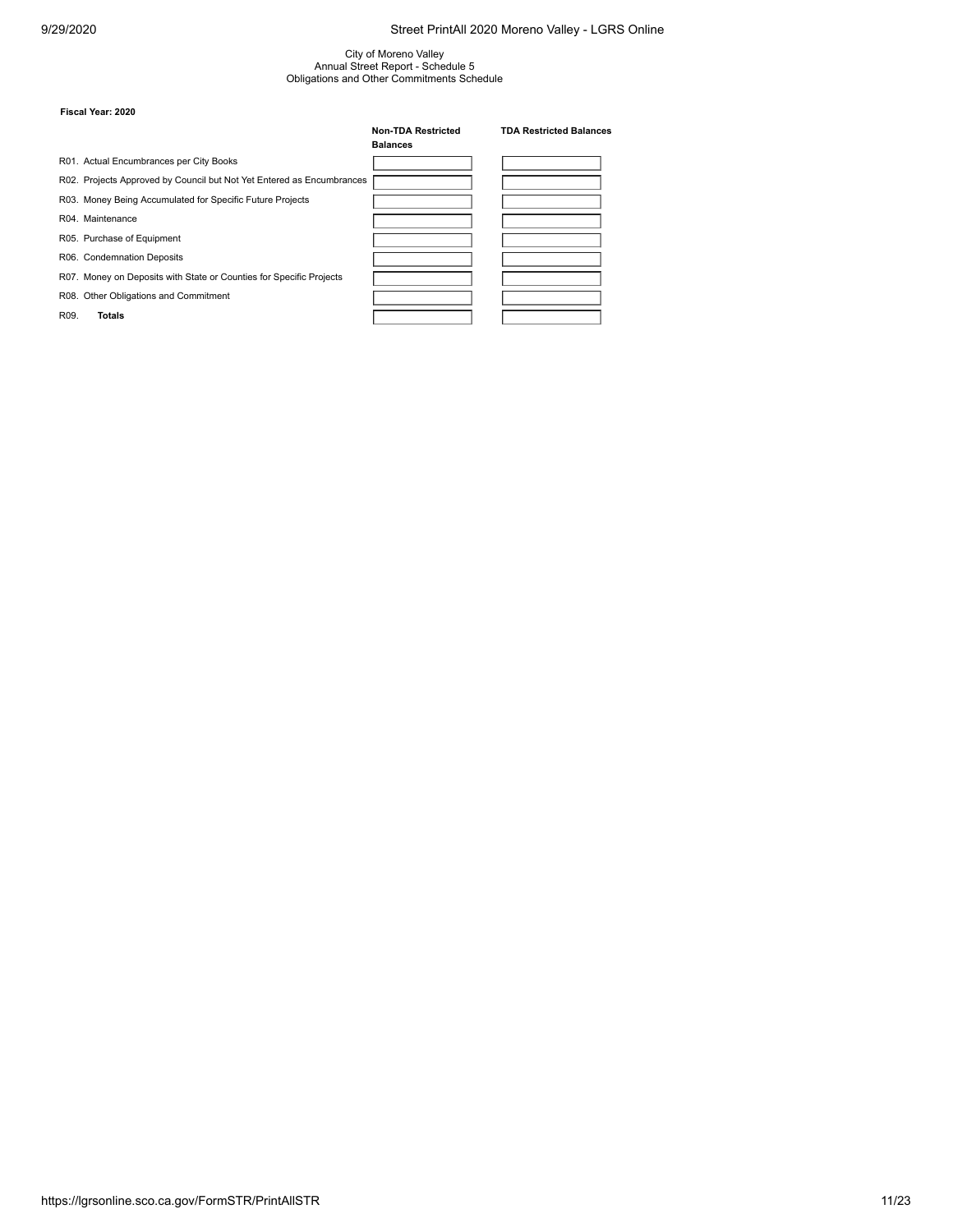## City of Moreno Valley Annual Street Report - Schedule 6 Non-Street Transportation Development Act Supplemental Report

|      |                                               | Section 99234                    |  | Section 99400a                 |  |
|------|-----------------------------------------------|----------------------------------|--|--------------------------------|--|
|      |                                               | <b>Pedestrian and Bike Paths</b> |  | <b>Transportation Planning</b> |  |
|      | R01. Fund Balance at Beginning of Fiscal Year |                                  |  |                                |  |
|      | Revenues                                      |                                  |  |                                |  |
| R02. | Allocation                                    |                                  |  |                                |  |
| R03. | Interests                                     |                                  |  |                                |  |
| R04. | <b>Total Revenues</b>                         |                                  |  |                                |  |
|      | R05. Expenditures                             |                                  |  |                                |  |
|      | R06. Fund Adjustments                         |                                  |  |                                |  |
|      | R07. Fund Balance at End of Fiscal Year       | \$0                              |  | \$0                            |  |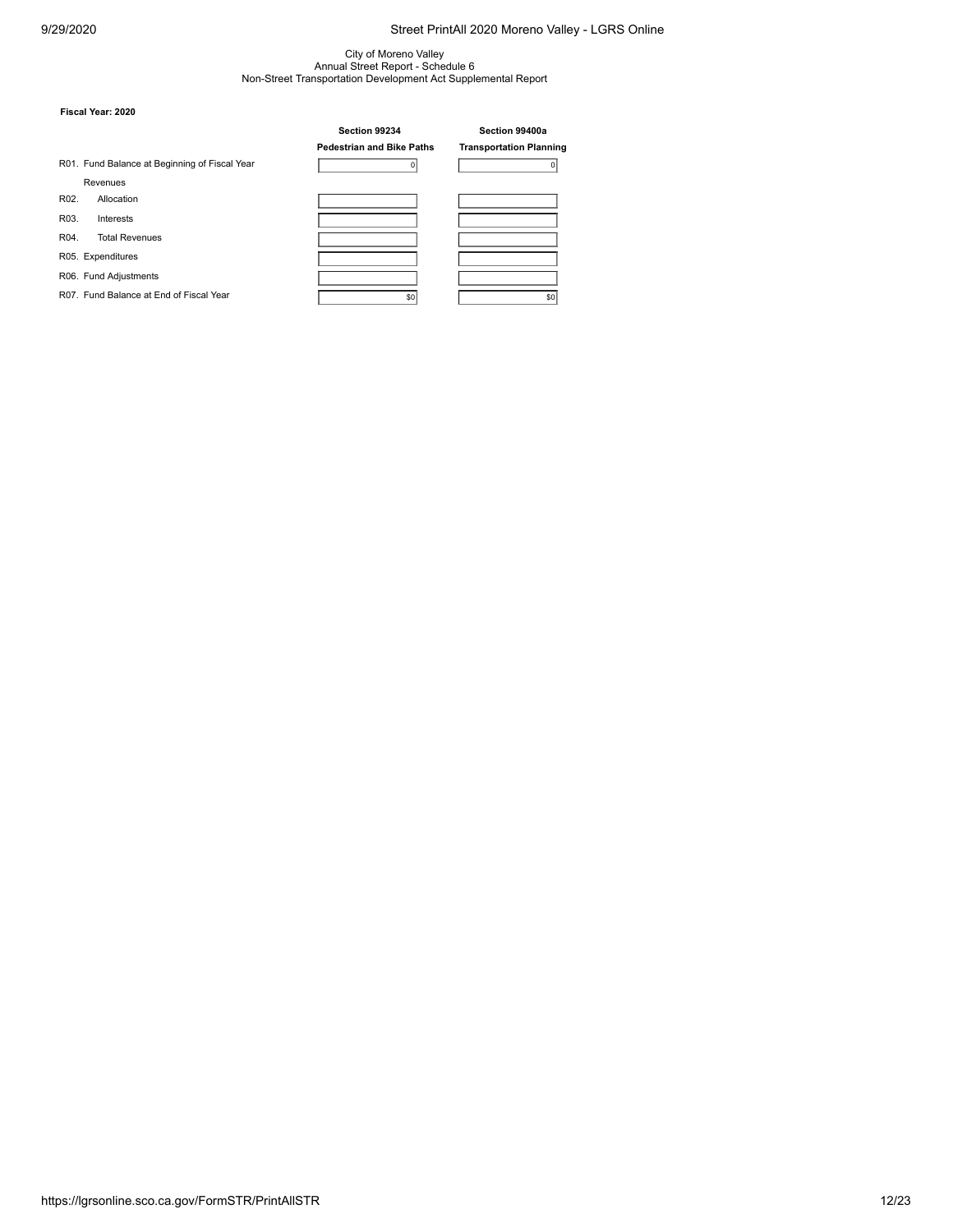## City of Moreno Valley Annual Street Report - Schedule 7 Street Improvements Paid by Other Parties

|                   | Fiscal Year: 2020                                      |  |
|-------------------|--------------------------------------------------------|--|
|                   | State (Itemize)                                        |  |
|                   | R01. Urban Extension                                   |  |
|                   | R02. Grade Separation                                  |  |
| R03.              |                                                        |  |
| R04.              |                                                        |  |
| R05.              |                                                        |  |
| R06.              | <b>Total State</b>                                     |  |
|                   | Federal (Itemize)                                      |  |
| R07.              |                                                        |  |
| R08.              |                                                        |  |
| R09.              |                                                        |  |
| R <sub>10</sub> . |                                                        |  |
| R <sub>11</sub> . | <b>Total Federal</b>                                   |  |
|                   | <b>County Agency (Itemize)</b>                         |  |
|                   | R12. Road Department                                   |  |
| R <sub>13</sub> . |                                                        |  |
| R <sub>14</sub> . | <b>Total County</b>                                    |  |
|                   | Other Government Agencies-Districts & Cities (Itemize) |  |
|                   | R15. Flood Control Districts                           |  |
| R <sub>16</sub> . |                                                        |  |
| R <sub>17</sub> . |                                                        |  |
| R <sub>18</sub> . |                                                        |  |
| R <sub>19</sub> . | <b>Total Other Governmental Agencies</b>               |  |
|                   | <b>Private Parties (Itemize)</b>                       |  |
|                   | R20. Railroad Crossing Protection                      |  |
|                   | R21. Developers                                        |  |
| R22.              |                                                        |  |
| R <sub>23</sub> . | <b>Total Private Parties</b>                           |  |
|                   | R24. 1911 or Similar Acts                              |  |
| R25.              | <b>Grand Total</b>                                     |  |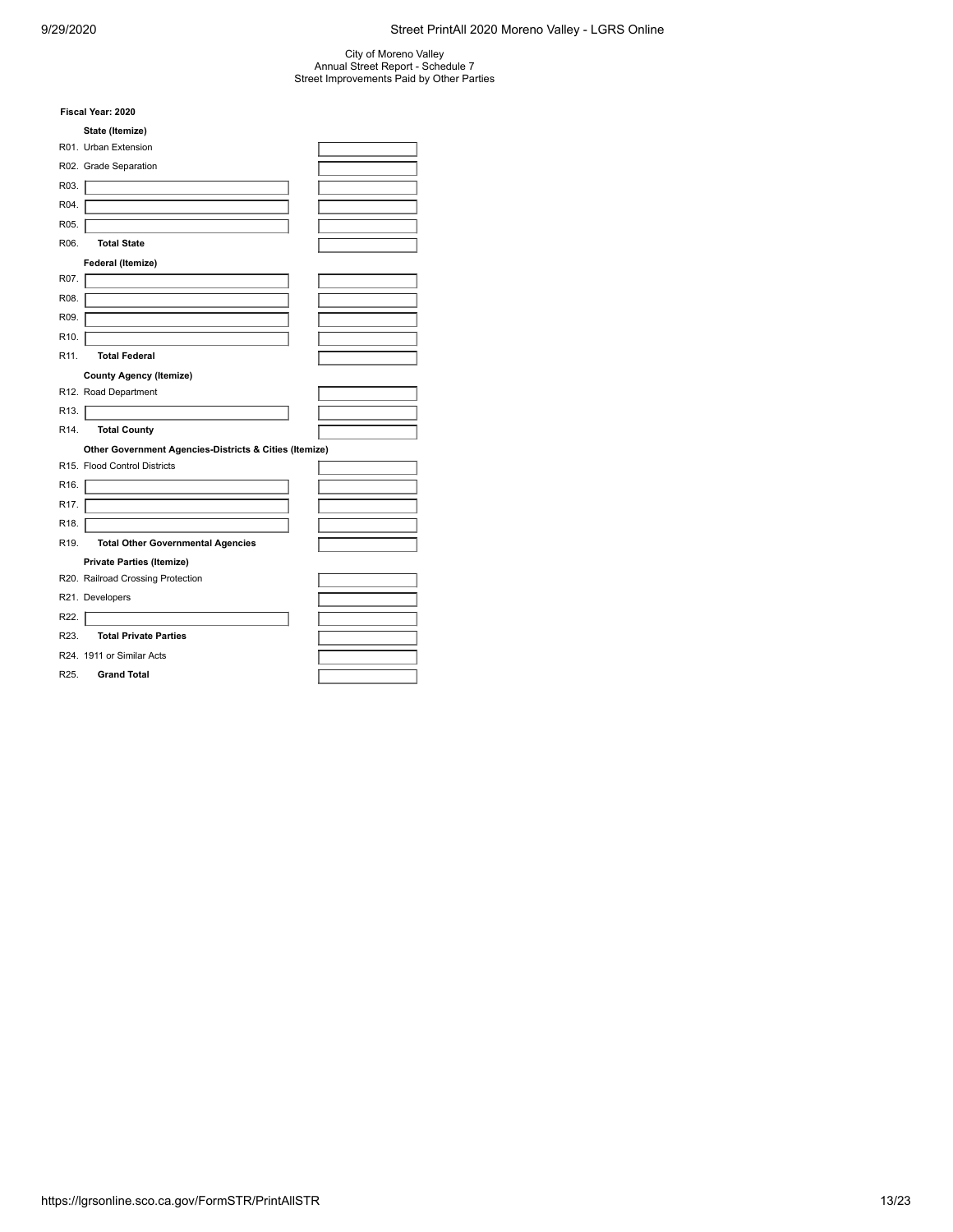City of Moreno Valley Annual Street Report - Schedule 8 Snow Removal Reimbursement Schedule

|                   | R01. Labor                                                                              |         |
|-------------------|-----------------------------------------------------------------------------------------|---------|
|                   | R02. Equipment                                                                          |         |
|                   | R03. Materials                                                                          |         |
|                   | R04. Contract                                                                           |         |
|                   | R05. Other                                                                              |         |
| R06.              | <b>Subtotal</b>                                                                         |         |
|                   | R07. Less: Depreciation                                                                 |         |
| R08.              | <b>Total Snow Removal Expenditures</b>                                                  |         |
| R09.              | Snow Removal Expenditures Plus Depreciation                                             |         |
| R <sub>10</sub> . | <b>Base Amount Pursuant to Streets and Highways Code Section 2107</b>                   | \$5,000 |
| R <sub>11</sub> . | Snow Removal Expenditures in Excess of \$5,000                                          |         |
| R <sub>12</sub> . | Amount to be Claimed (Half of Snow Removal Expenditures in<br><b>Excess of \$5,000)</b> |         |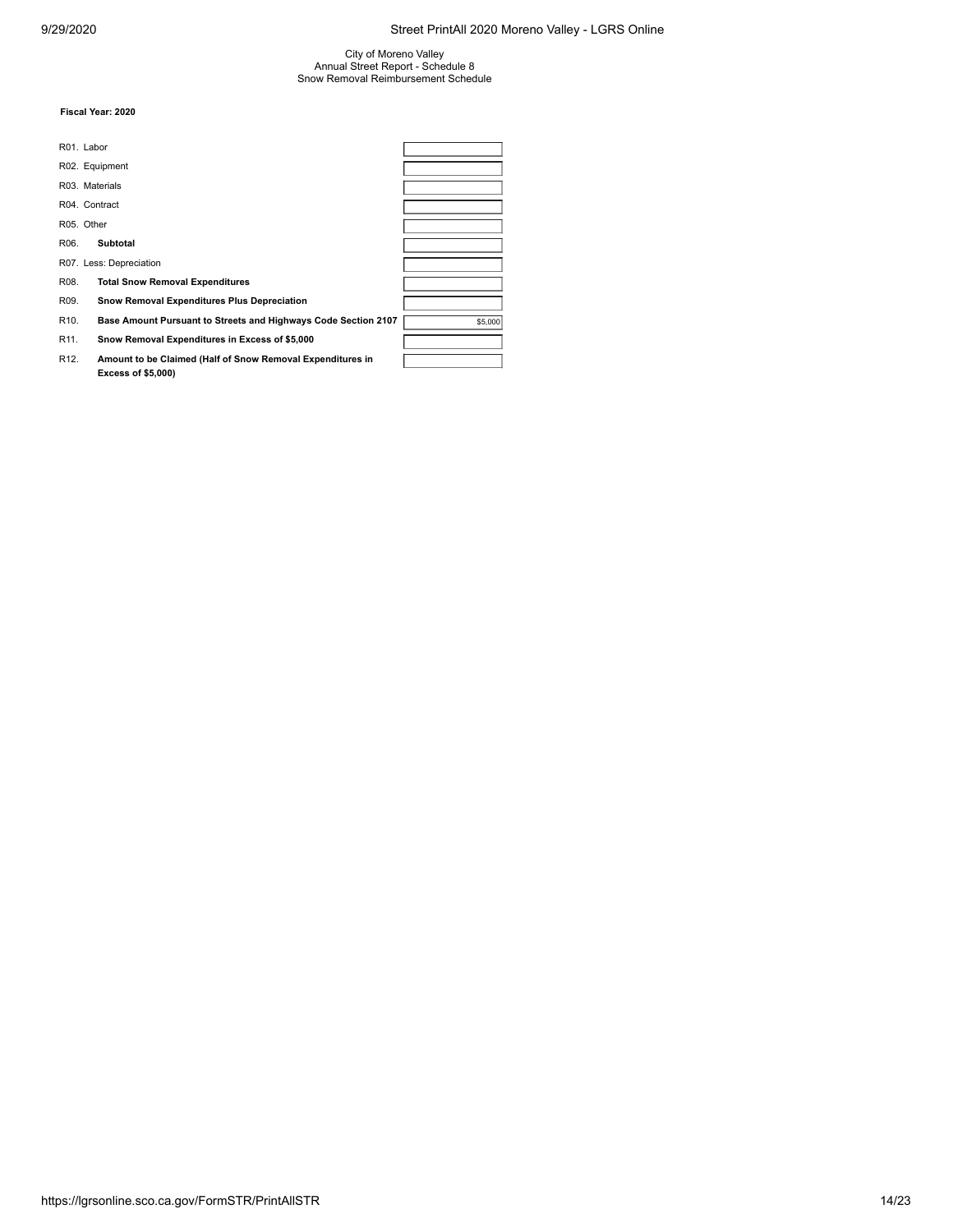City of Moreno Valley Annual Street Report - Schedule 9 Prior Year and Other Fund Adjustment Summary

Back to Form: [Prior Year and Other Fund Adjustment Detail](https://lgrsonline.sco.ca.gov/FormSTR/PriorFundAdjustmentDetail)

|      | R01. Special Gas Tax Street Fund                        |             |
|------|---------------------------------------------------------|-------------|
|      | R02. Traffic Congestion Relief Fund Loan Repayment      |             |
|      | R03. Road Maintenance and Rehabilitation Account (SB 1) |             |
|      | R04. Section 99234, Public Utilities Code               |             |
|      | R05. Section 99400a. Public Utilities Code              |             |
|      | R06. County Road Fund Contributions                     |             |
|      | R07. All Other Sources Non-Discretionary                | 1.700.629   |
|      | R08. All Other Sources Discretionary                    |             |
| R09. | <b>Total Fund Adjustments</b>                           | \$1,700,629 |

| 1,700,629   |
|-------------|
|             |
| \$1,700,629 |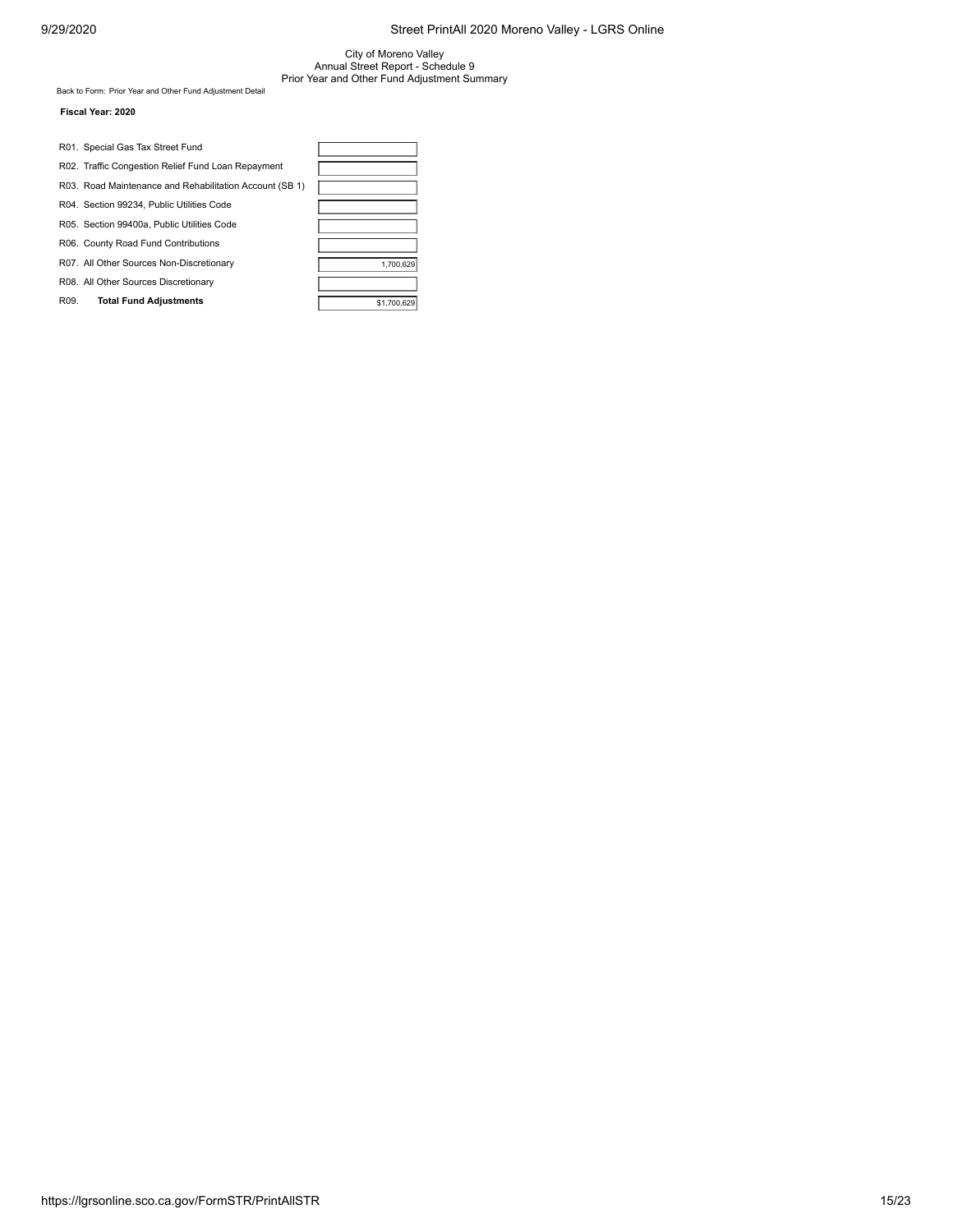City of Moreno Valley Annual Street Report - Schedule 10 Street Expenditure Summary Schedule

|                   |                                                                   | Force Account (In-<br>House) | Government<br>Contracts | <b>Private Contracts</b> | <b>Total</b> |
|-------------------|-------------------------------------------------------------------|------------------------------|-------------------------|--------------------------|--------------|
|                   | R01. Total Undistributed<br><b>Administration and Engineering</b> | 1,561,812                    |                         |                          | 1,561,812    |
|                   | <b>Construction and Right of Way</b>                              |                              |                         |                          |              |
|                   | R02. New Street Construction                                      |                              |                         |                          |              |
|                   | R03. Street Reconstruction                                        | 3,527,847                    |                         | 6,544,109                | 10,071,956   |
|                   | R04. Signals, Safety Devices, and Street<br>Lights                | 408,022                      |                         | 2,448,310                | 2,856,332    |
|                   | R05. Pedestrian Ways and Bikepaths                                |                              |                         |                          |              |
|                   | R06. Storm Drains                                                 |                              |                         |                          |              |
|                   | R07. Storm Damage                                                 |                              |                         |                          |              |
| R08.              | <b>Total Construction</b>                                         | 3,935,869                    |                         | 8,992,419                | 12,928,288   |
|                   | R09. Right of Way Acquisition                                     |                              |                         |                          |              |
| R <sub>10</sub> . | <b>Total Construction and Right</b><br>of Way                     |                              |                         |                          | 12,928,288   |
|                   | <b>Maintenance</b>                                                |                              |                         |                          |              |
|                   | R11. Patching                                                     |                              |                         |                          |              |
|                   | R12. Overlay and Sealing                                          |                              |                         |                          |              |
|                   | R13. Street Lights and Traffic Signals                            | 1,315,908                    |                         | 723.639                  | 2,039,547    |
|                   | R14. Snow Removal                                                 |                              |                         |                          |              |
|                   | R15. Storm Damage                                                 |                              |                         |                          |              |
|                   | R16. Other Street Purpose Maintenance                             | 8,464,492                    |                         | 511,227                  | 8,975,719    |
| R <sub>17</sub> . | <b>Total Maintenance</b>                                          | 9.780.400                    |                         | 1,234,866                | 11,015,266   |
|                   | R18. Acquisition of Property, Plant, and<br>Equipment             |                              |                         |                          |              |
|                   | R19. Contribution to Other<br>Governmental Agencies               |                              |                         |                          |              |
| R <sub>20</sub> . | <b>Total Street Purpose</b><br><b>Expenditures</b>                |                              |                         |                          | 25,505,366   |
| R <sub>21</sub> . | <b>Fund Adjustments</b>                                           |                              |                         |                          | 1,700,629    |
| R22.              | <b>Grand Total Expenditures</b>                                   |                              |                         |                          | \$27,205,995 |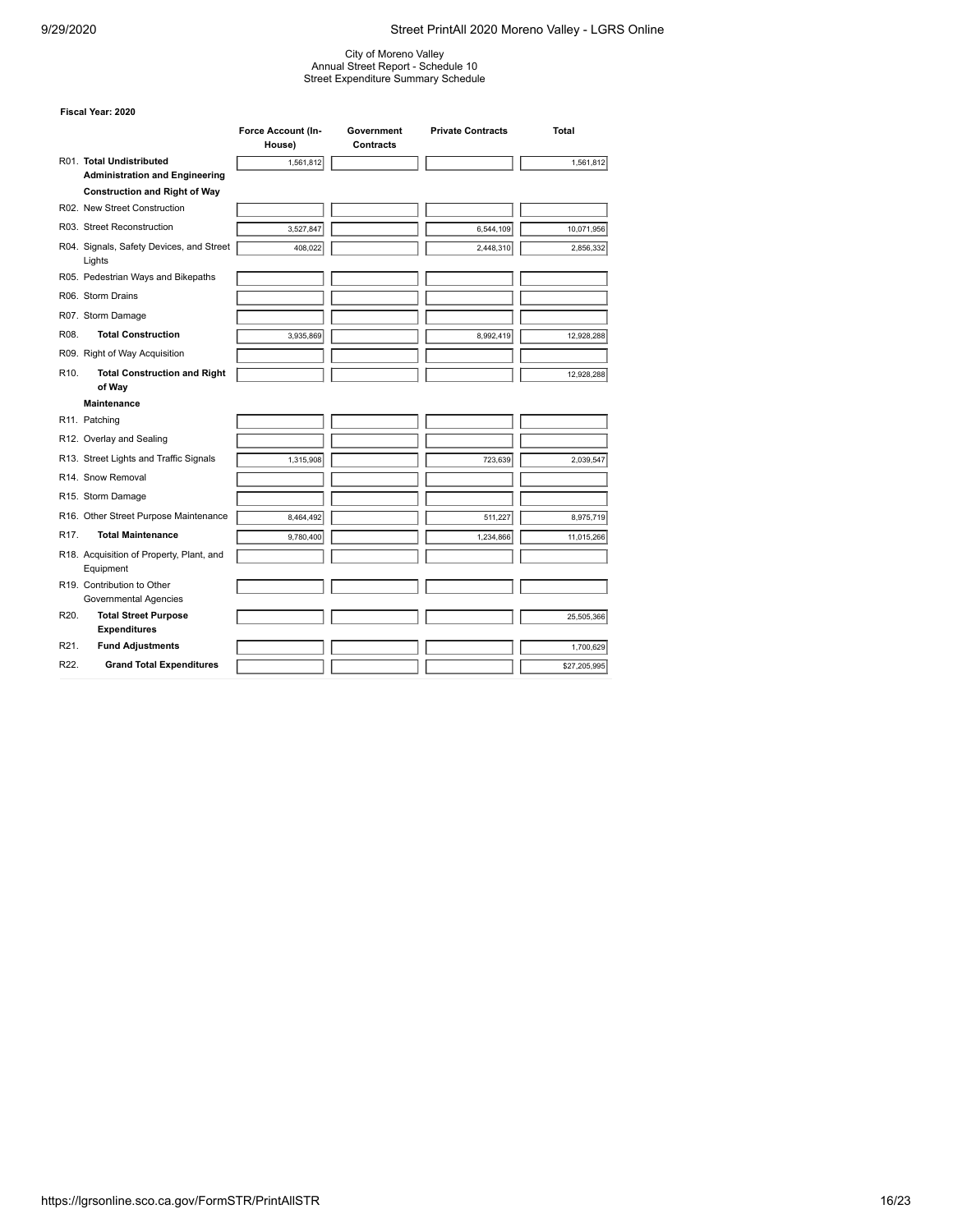|      |                                                                       | <b>Schedule 3 Total</b> | Schedule 9<br><b>Adjustments</b> | Total        |
|------|-----------------------------------------------------------------------|-------------------------|----------------------------------|--------------|
|      | <b>Expenditure Funding</b>                                            |                         |                                  |              |
|      | R23. Special Gas Tax Street Fund                                      | 3,265,742               |                                  | 3,265,742    |
|      | R24. Traffic Congestion Relief Fund<br>Loan Repayment                 | 234,172                 |                                  | 234,172      |
|      | R <sub>25</sub> Road Maintenance and<br>Rehabilitation Account (SB 1) | 3,607,678               |                                  | 3,607,678    |
|      | R26. Section 99234, Public Utilities<br>Code                          | 906                     |                                  | 906          |
|      | R27. Section 99400a, Public Utilities<br>Code                         |                         |                                  |              |
|      | R28. County Road Fund Contributions                                   |                         |                                  |              |
|      | R29. All Other Sources Non-<br>Discretionary                          | 15,831,717              | 1,700,629                        | 17,532,346   |
|      | R30. All Other Sources Discretionary                                  | 2,565,151               |                                  | 2,565,151    |
| R31. | <b>Grand Total Expenditures</b>                                       | \$25,505,366            | \$1,700,629                      | \$27,205,995 |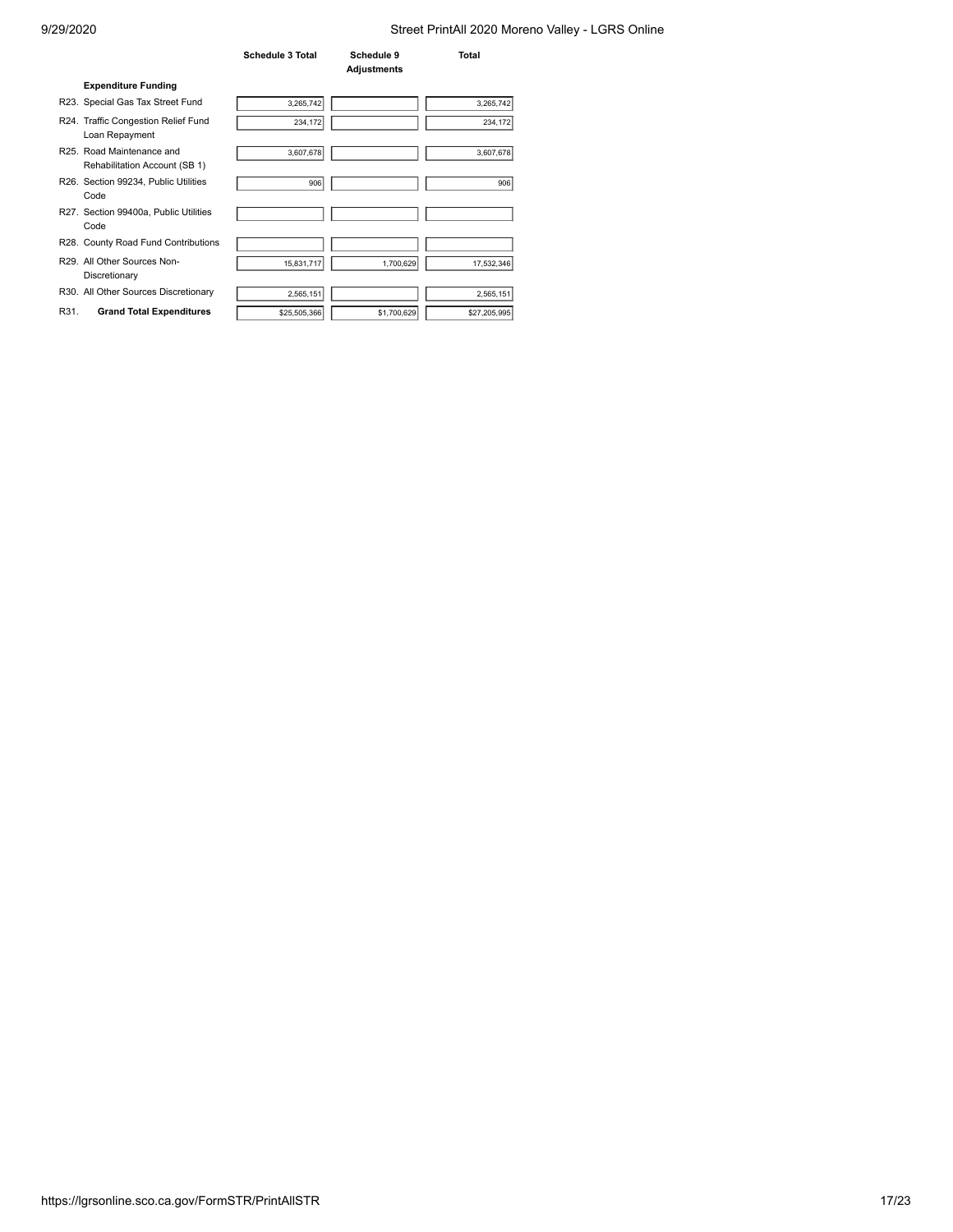City of Moreno Valley<br>Annual Street Report - Schedule 11<br>Go to Form: [Street Expenditure Detail](https://lgrsonline.sco.ca.gov/FormSTR/ExpenditureDetail) Go to Form: [Prior Year and Other Fund Adjustment Detail](https://lgrsonline.sco.ca.gov/FormSTR/PriorFundAdjustmentDetail)<br>Go to Form: [Non-Street Transportation Development Act](https://lgrsonline.sco.ca.gov/FormSTR/NonStreetTransportationDevelopmentAct)<br>Go to Form: Non-S

|                   |                                                       | Force Account (In- | Government | <b>Private Contracts</b> | <b>Total</b> |
|-------------------|-------------------------------------------------------|--------------------|------------|--------------------------|--------------|
|                   | R01. Total Undistributed                              | House)             | Contracts  |                          |              |
|                   | <b>Administration and Engineering</b>                 |                    |            |                          |              |
|                   | <b>Construction and Right of Way</b>                  |                    |            |                          |              |
|                   | R02. New Street Construction                          |                    |            |                          |              |
|                   | R03. Street Reconstruction                            |                    |            |                          |              |
|                   | R04. Signals, Safety Devices, and Street<br>Lights    |                    |            | 906                      | 906          |
|                   | R05. Pedestrian Ways and Bikepaths                    |                    |            |                          |              |
|                   | R06. Storm Drains                                     |                    |            |                          |              |
|                   | R07. Storm Damage                                     |                    |            |                          |              |
| R08.              | <b>Total Construction</b>                             |                    |            | 906                      | 906          |
|                   | R09. Right of Way Acquisition                         |                    |            |                          |              |
| R <sub>10</sub> . | <b>Total Construction and Right</b><br>of Way         |                    |            |                          | 906          |
|                   | <b>Maintenance</b>                                    |                    |            |                          |              |
|                   | R11. Patching                                         |                    |            |                          |              |
|                   | R12. Overlay and Sealing                              |                    |            |                          |              |
|                   | R13. Street Lights and Traffic Signals                |                    |            |                          |              |
|                   | R14. Snow Removal                                     |                    |            |                          |              |
|                   | R15. Storm Damage                                     |                    |            |                          |              |
|                   | R16. Other Street Purpose Maintenance                 |                    |            |                          |              |
| R <sub>17</sub> . | <b>Total Maintenance</b>                              |                    |            |                          |              |
|                   | R18. Acquisition of Property, Plant, and<br>Equipment |                    |            |                          |              |
|                   | R19. Contribution to Other<br>Governmental Agencies   |                    |            |                          |              |
| R <sub>20</sub> . | <b>Total Street Purpose</b>                           |                    |            |                          | 906          |
|                   | <b>Expenditures</b>                                   |                    |            |                          |              |
| R <sub>21</sub> . | <b>Fund Adjustments</b>                               |                    |            |                          |              |
| R22.              | <b>Grand Total Expenditures</b>                       |                    |            |                          | \$906        |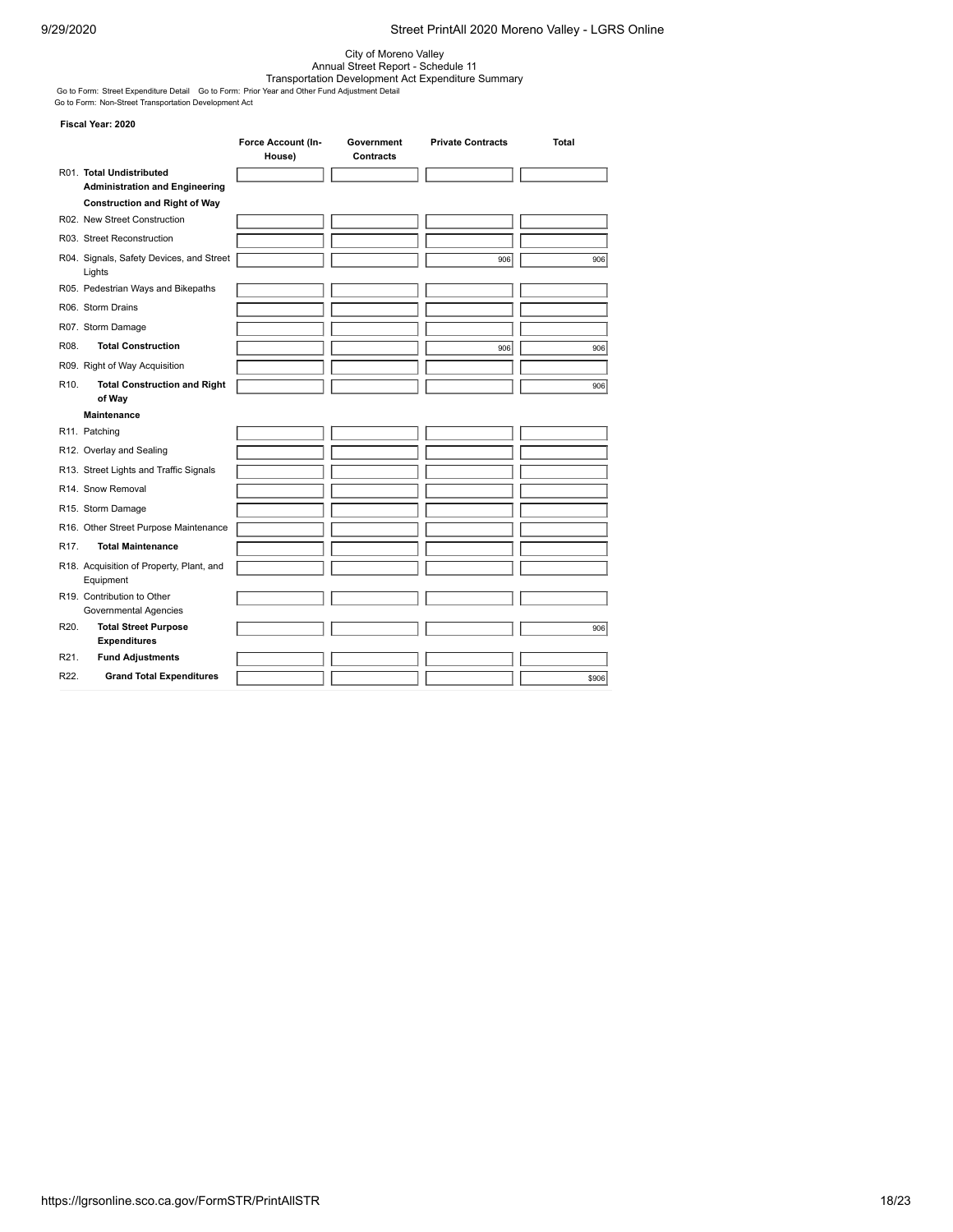| 9/29/2020         |                                                                                                                           |                         |                           | Street PrintAll 2020 Moreno Valley - LGRS Online |  |
|-------------------|---------------------------------------------------------------------------------------------------------------------------|-------------------------|---------------------------|--------------------------------------------------|--|
|                   |                                                                                                                           | <b>Schedule 3 Total</b> | Schedule 9<br>Adjustments | <b>Total</b>                                     |  |
|                   | <b>Expenditure Funding</b>                                                                                                |                         |                           |                                                  |  |
|                   | R23. Section 99234, Public Utilities<br>Code                                                                              | 906                     |                           | 906                                              |  |
|                   | R24. Section 99400a, Public Utilities<br>Code                                                                             |                         |                           |                                                  |  |
| R25.              | <b>Grand Total Expenditures</b>                                                                                           | \$906                   | \$0                       | \$906                                            |  |
|                   |                                                                                                                           |                         |                           | <b>Total</b>                                     |  |
|                   | Total Expenditures (Including Non-Street Transportation Development Act)                                                  |                         |                           |                                                  |  |
|                   | R26. Grand Total Street Purpose<br>Expenditures                                                                           |                         |                           | 906                                              |  |
|                   | R27. Non-Street Pedestrian Ways,<br>Bikepaths, and Transportation<br><b>Planning Expenditures</b>                         |                         |                           |                                                  |  |
|                   | R28. Non-Street Pedestrian Ways,<br>Bikepaths, and Transportation<br><b>Planning Adjustments</b>                          |                         |                           |                                                  |  |
| R <sub>29</sub> . | <b>Grand Total Expenditures</b><br>(Including Non-Street<br><b>Transportation Development</b><br><b>Act Expenditures)</b> |                         |                           | \$906                                            |  |
|                   |                                                                                                                           |                         |                           | <b>Total</b>                                     |  |
|                   | Total Expenditure Funding (Including Non-Street Transportation Development Act)                                           |                         |                           |                                                  |  |
|                   | R30. Section 99234, Public Utilities<br>Code                                                                              |                         |                           | 906                                              |  |
|                   | R31. Section 99400a, Public Utilities<br>Code                                                                             |                         |                           |                                                  |  |
| R32.              | <b>Grand Total Expenditures</b><br>(Including Non-Street<br><b>Transportation Development</b><br><b>Act Expenditures)</b> |                         |                           | \$906                                            |  |
|                   | R33. Obligations and Other<br>Commitments                                                                                 |                         |                           |                                                  |  |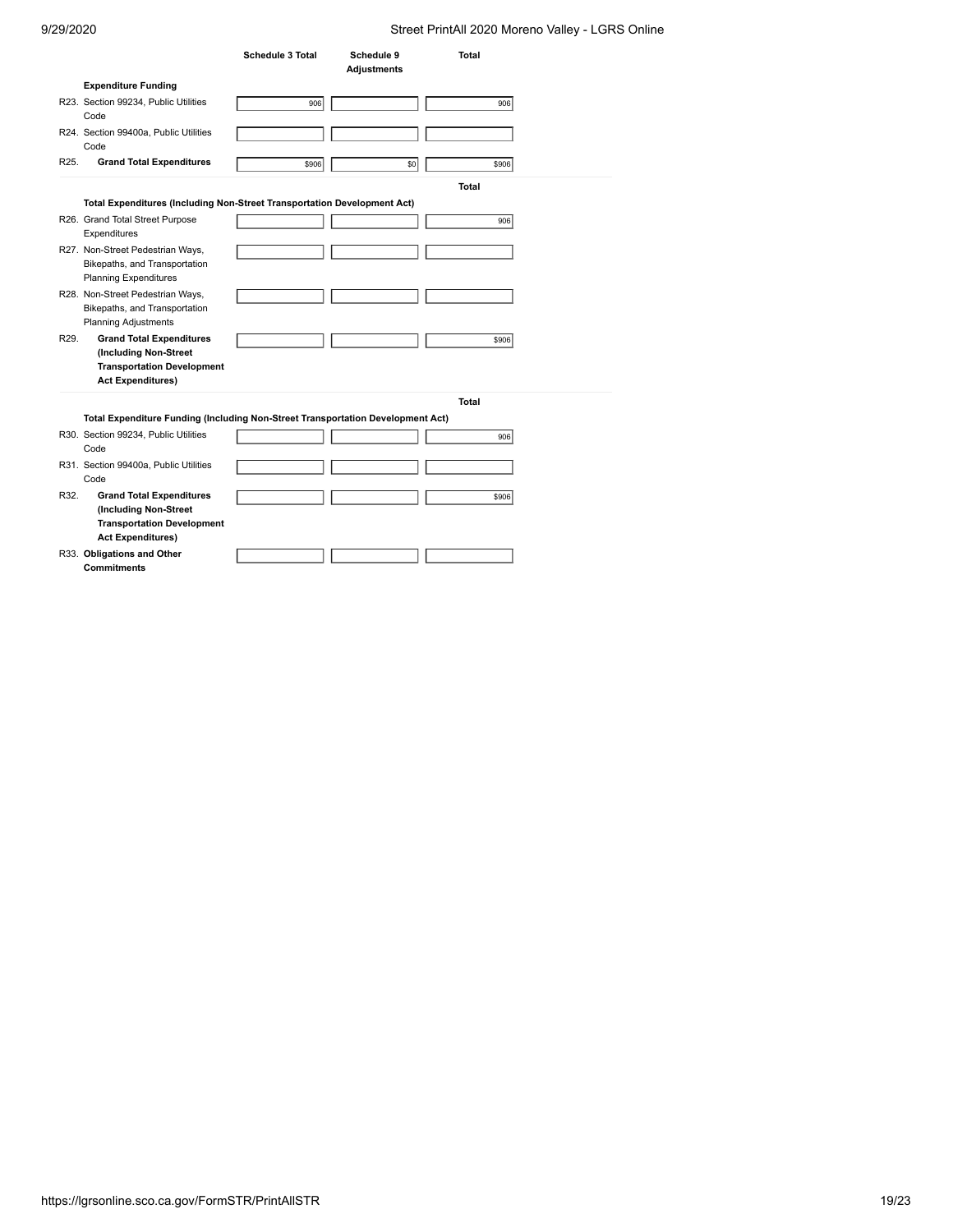## City of Moreno Valley Annual Street Report - Schedule 12 Statement of Money Made Available, Expenditures, and Restricted Balances

#### **Fiscal Year: 2020**

|                   | Restricted Balances at Beginning of Fiscal Year         |                |
|-------------------|---------------------------------------------------------|----------------|
|                   | R01. Special Gas Tax Street Fund                        | 1,301,281      |
|                   | R02. Traffic Congestion Relief Fund Loan Repayment      | 0              |
|                   | R03. Road Maintenance and Rehabilitation Account (SB1)  | 3,807,541      |
|                   | R04. Section 99234, Public Utilities Code               | 0              |
|                   | R05. Section 99400a, Public Utilities Code              | $\Omega$       |
|                   | R06. County Road Fund Contributions                     | $\overline{0}$ |
|                   | R07. All Other Sources Non-Discretionary                | 15,587,938     |
|                   | R08. All Other Sources Discretionary                    | 0              |
| R09.              | <b>Total Beginning Restricted Balances</b>              | \$20,696,760   |
|                   | R10. Money Made Available During Fiscal Year            | 28,439,703     |
| R <sub>11</sub> . | <b>Total Money Available for Street Purposes</b>        | \$49,136,463   |
|                   | R12. Expenditures During Fiscal Year                    | 27,205,995     |
|                   | Restricted Balances at End of Fiscal Year               |                |
|                   | R13. Special Gas Tax Street Fund                        | 2,557,837      |
|                   | R14. Traffic Congestion Relief Fund Loan Repayment      | 0              |
|                   | R15. Road Maintenance and Rehabilitation Account (SB 1) | 3,807,541      |
|                   | R16. Section 99234, Public Utilities Code               | 0              |
|                   | R17. Section 99400a, Public Utilities Code              | $\Omega$       |
|                   | R18. County Road Fund Contributions                     | 0              |
|                   | R19. All Other Sources Non-Discretionary                | 15,565,090     |
|                   | R20. All Other Sources Discretionary                    | $\Omega$       |
| R <sub>21</sub> . | <b>Total Ending Restricted Balances</b>                 | \$21,930,468   |

R22. Obligations and Other Commitments

| 27,205,995   |
|--------------|
|              |
| 2,557,837    |
| 0            |
| 3,807,541    |
| 0            |
| 0            |
| 0            |
| 15,565,090   |
| O            |
| \$21,930,468 |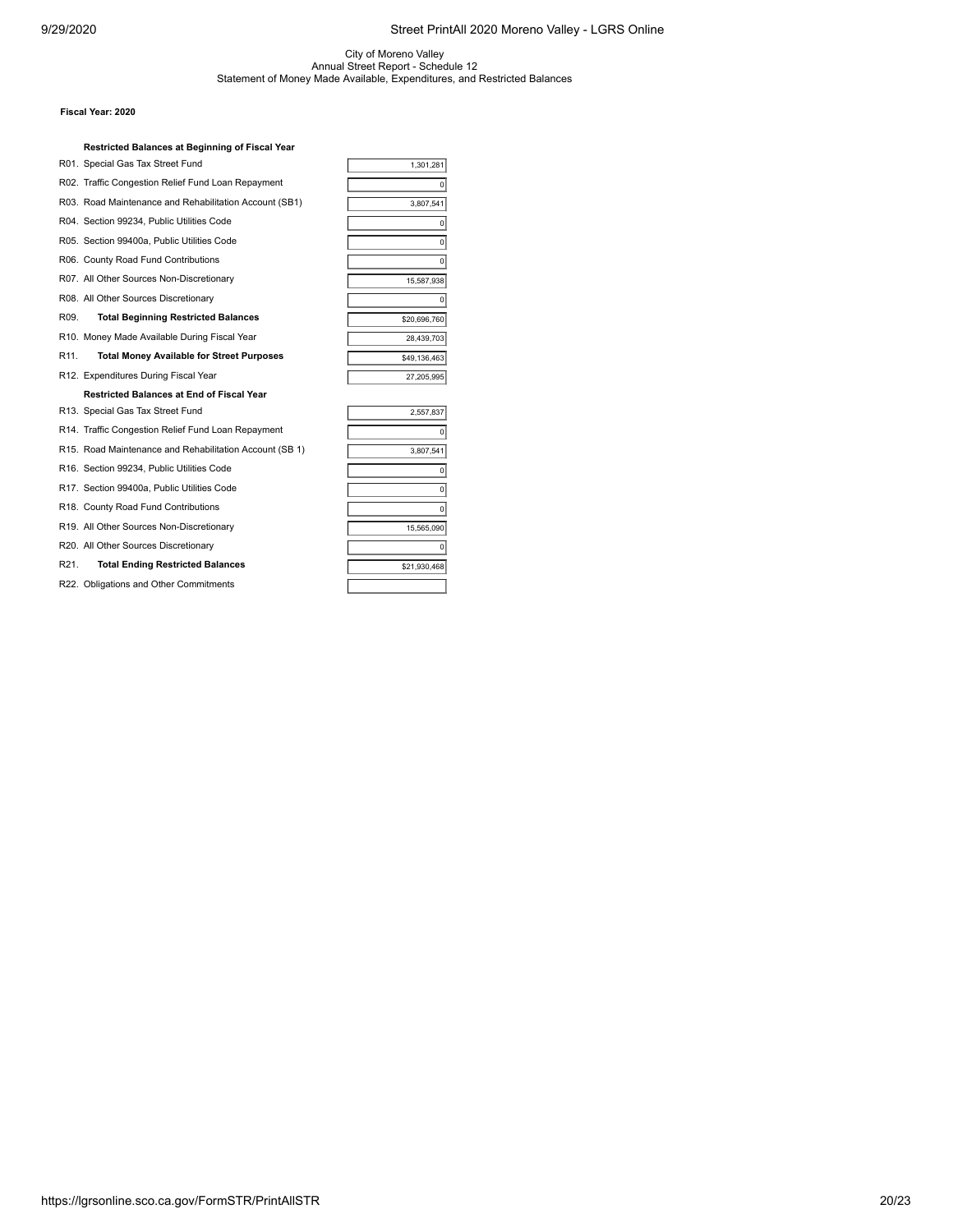City of Moreno Valley Annual Street Report - Schedule 13 Balance Sheet for Special Revenue Funds

|      |                                            | <b>Special Gas Tax Street</b><br>Fund | <b>Traffic Congestion</b><br>Relief Fund Loan<br>Repayment | <b>Road Maintenance</b><br>and Rehabilitation<br>Account (SB 1) |  |  |
|------|--------------------------------------------|---------------------------------------|------------------------------------------------------------|-----------------------------------------------------------------|--|--|
|      | <b>Assets</b>                              |                                       |                                                            |                                                                 |  |  |
|      | R01. Cash                                  | 2,358,302                             |                                                            | 3,807,541                                                       |  |  |
|      | R02. Investments                           |                                       |                                                            |                                                                 |  |  |
|      | R03. Account Receivable (net)              |                                       |                                                            |                                                                 |  |  |
|      | R04. Taxes Receivable                      |                                       |                                                            |                                                                 |  |  |
|      | R05. Interest Receivable (net)             |                                       |                                                            |                                                                 |  |  |
|      | R06. Investments - Fair Market Value       |                                       |                                                            |                                                                 |  |  |
|      | R07. Due from Other Funds                  |                                       |                                                            |                                                                 |  |  |
|      | R08. Due from Other Governments            | 550,912                               |                                                            |                                                                 |  |  |
|      | R09. Advances to Other Funds               |                                       |                                                            |                                                                 |  |  |
|      | R10. Inventories                           |                                       |                                                            |                                                                 |  |  |
|      | R11. Prepaid Expenses                      | 7,500                                 |                                                            |                                                                 |  |  |
|      | R12. Loans and Notes Receivable            |                                       |                                                            |                                                                 |  |  |
|      | R13. Other Assets                          |                                       |                                                            |                                                                 |  |  |
|      |                                            |                                       |                                                            |                                                                 |  |  |
|      |                                            |                                       |                                                            |                                                                 |  |  |
|      |                                            |                                       |                                                            |                                                                 |  |  |
|      |                                            |                                       |                                                            |                                                                 |  |  |
|      |                                            |                                       |                                                            |                                                                 |  |  |
| R14. | <b>Total Assets</b>                        | 2,916,714                             |                                                            | 3,807,541                                                       |  |  |
|      | Liabilities                                |                                       |                                                            |                                                                 |  |  |
|      | R15. Accounts Payable                      | 358,877                               |                                                            |                                                                 |  |  |
|      | R16. Vouchers Payable                      |                                       |                                                            |                                                                 |  |  |
|      | R17. Salaries and Benefits Payable         |                                       |                                                            |                                                                 |  |  |
|      | R18. Contracts and Retainage Payable       |                                       |                                                            |                                                                 |  |  |
|      |                                            |                                       |                                                            |                                                                 |  |  |
|      | R19. Interest Payable                      |                                       |                                                            |                                                                 |  |  |
|      | R20. Due to Other Funds                    |                                       |                                                            |                                                                 |  |  |
|      | R21. Due to Other Governments              |                                       |                                                            |                                                                 |  |  |
|      | R22. Advances from Others                  |                                       |                                                            |                                                                 |  |  |
|      | R23. Deposits from Others                  |                                       |                                                            |                                                                 |  |  |
|      | R24. Loans and Notes Payable               |                                       |                                                            |                                                                 |  |  |
|      | R25. Other Liabilities:                    |                                       |                                                            |                                                                 |  |  |
|      |                                            |                                       |                                                            |                                                                 |  |  |
|      |                                            |                                       |                                                            |                                                                 |  |  |
|      |                                            |                                       |                                                            |                                                                 |  |  |
|      |                                            |                                       |                                                            |                                                                 |  |  |
|      |                                            |                                       |                                                            |                                                                 |  |  |
| R26. | <b>Total Liabilities</b>                   | 358,877                               |                                                            |                                                                 |  |  |
|      | <b>Fund Balances (Deficit)</b>             |                                       |                                                            |                                                                 |  |  |
|      | R27. Nonspendable                          |                                       |                                                            |                                                                 |  |  |
|      | R28. Restricted                            | 2,557,837                             |                                                            | 3,807,541                                                       |  |  |
|      | R29. Committed                             |                                       |                                                            |                                                                 |  |  |
|      | R30. Assigned                              |                                       |                                                            |                                                                 |  |  |
|      | R31. Unassigned                            |                                       |                                                            |                                                                 |  |  |
|      | R34. Other Accounts                        |                                       |                                                            |                                                                 |  |  |
|      |                                            |                                       |                                                            |                                                                 |  |  |
|      |                                            |                                       |                                                            |                                                                 |  |  |
|      |                                            |                                       |                                                            |                                                                 |  |  |
| R35. | <b>Total Fund Balances (Deficit)</b>       |                                       |                                                            | 3,807,541                                                       |  |  |
| R36. | <b>Total Liabilities and Fund Balances</b> | 2,557,837<br>2,916,714                |                                                            | 3,807,541                                                       |  |  |
|      | (Deficits)                                 |                                       |                                                            |                                                                 |  |  |